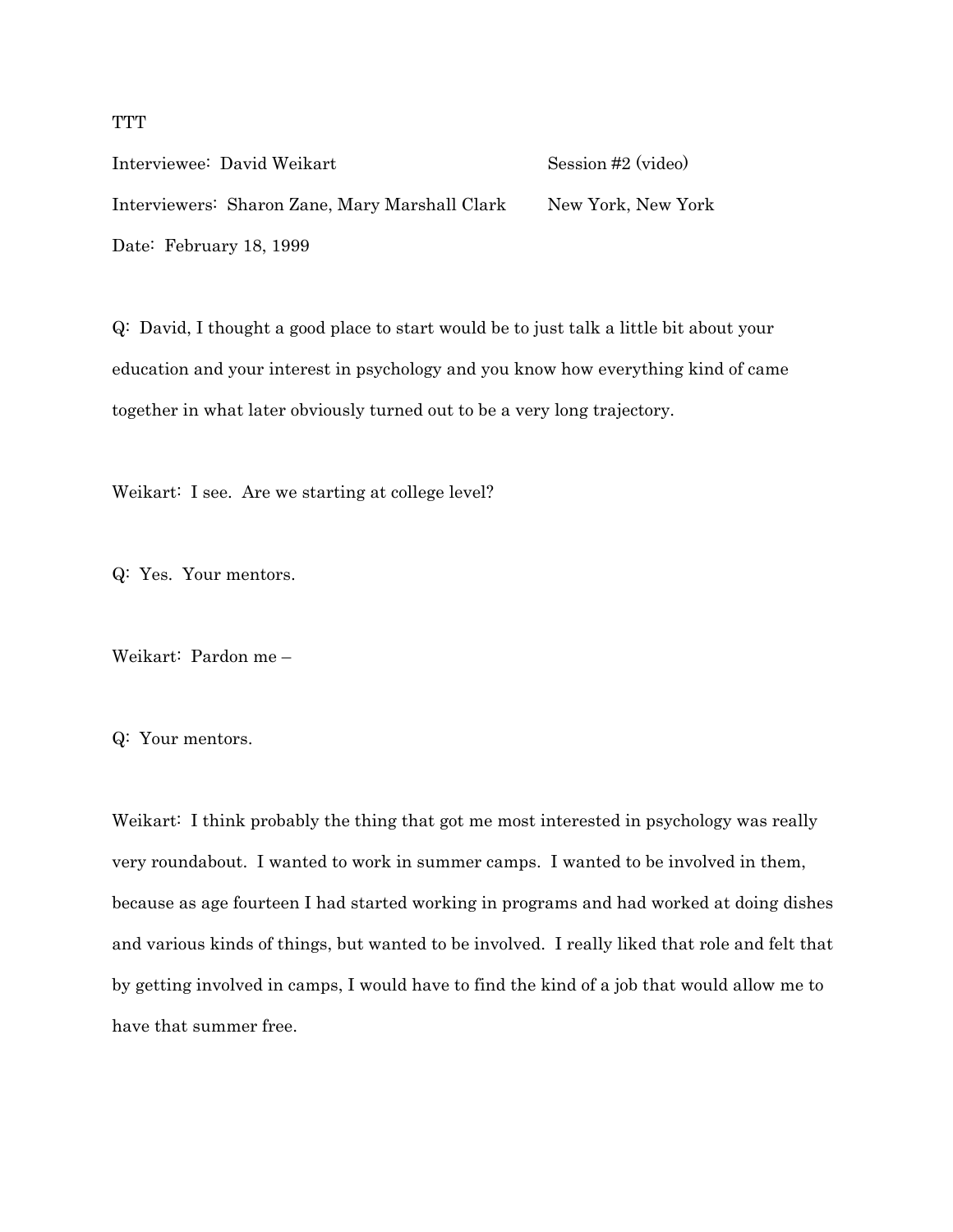And so through  $\cdot\cdot$  when I attended Oberlin College as a young eighteen-year-old, I applied for summer jobs in summer camps and started working at a camp in New York State, Camp Cory in Rochester, New York, and began first as a counselor and then moved up to becoming, after five years, the director of a program for the summer camp. And this experience was very important in developing a sense of what you can do for people, what you can do for young people, and it was very -- both personally enjoyable and became a goal for myself.

 I think the work at Oberlin was very important, too, because Oberlin is one of those colleges which has a very small student body, but is very intense academically and was a college with a long tradition of rights and social service and these types of things. It was one of the first colleges to admit women, one of the first to admit -- or was the first to admit women, was the first to admit minorities, blacks, and has a long tradition of service. And so, in a sense, being immersed in that environment was also important to me.

So the educational background set me up to be interested in psychology because I felt I could become a school counselor and by working in school counseling, I would then have the summers free to work in summer camp programs. So a nice sort of juvenile view of the world, something one might be able to do and carry out. And, indeed, that's what evolved.

When I came back from the Marine Corps in '55, I went to the University of Michigan and asked if I could get involved in a school counseling program, a two-year master's degree program. But I took my Oberlin training with me when I went to visit the university, and Oberlin was open on Saturday and classes and program on Saturday. So I went to the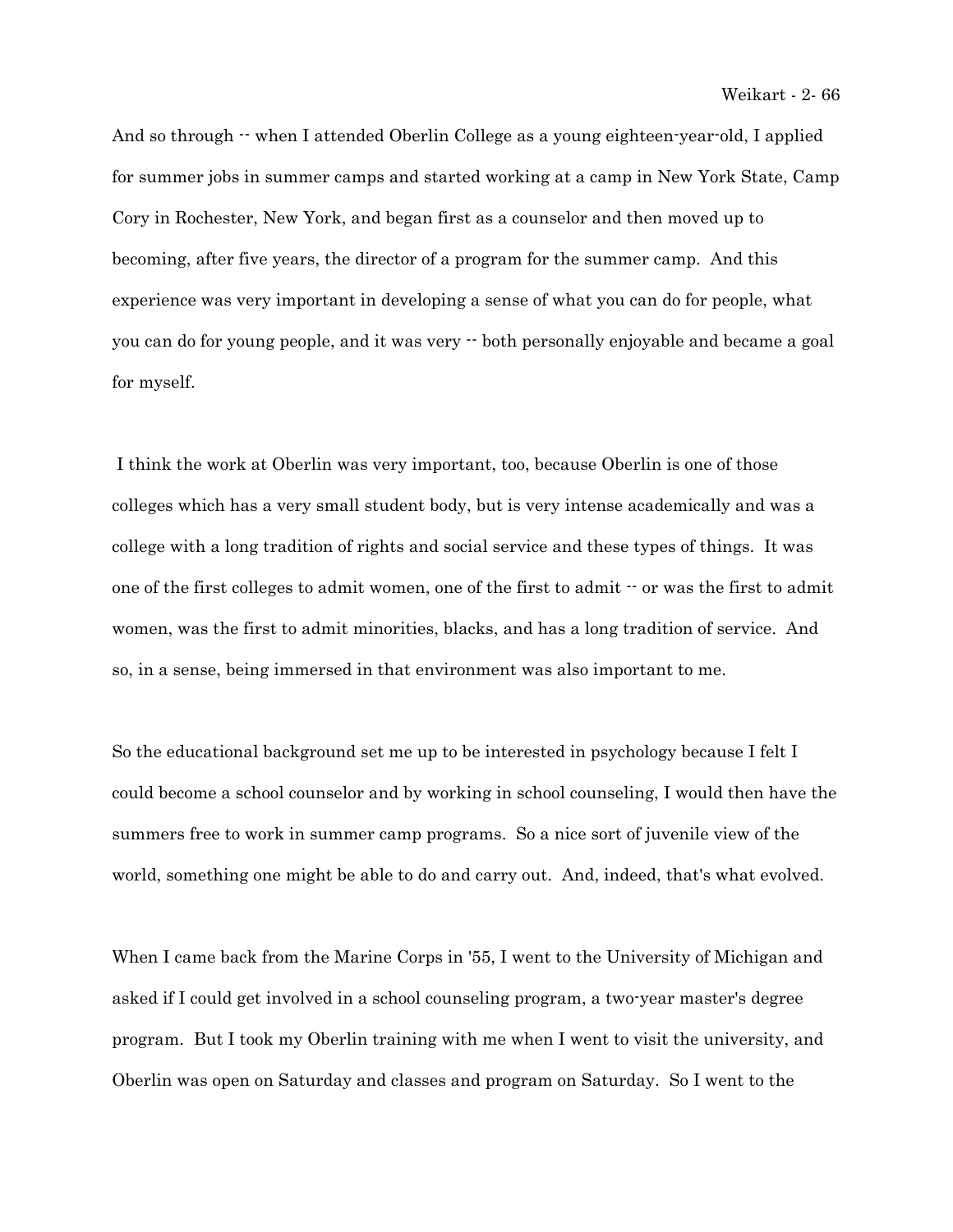University of Michigan, and, of course, it was closed on Saturday. The one person at the graduate school said, "Well, we're not open on Saturday. Why don't you go over to the School of Education? Perhaps somebody might be there who could help you." So with [a] kind of concern of whether I'd wasted my whole weekend in driving up to the school  $-$  of course, I should have called and gotten appointments, but I didn't  $\cdot$  I went over to the School of Education, and indeed, she was correct; nobody was there.

I wandered through the four floors, and at the very top floor, about midway down the hallway, there was a man working in his office. I knocked, and it turned out to be Clark Trow, who is an educational psychologist and who had just established a new program between the School of Education at the University of Michigan and the Department of Psychology in the liberal arts college. This joint program was to enroll students in both the department and the school so that it could be a joint Ph.D. in education and psychology, with a specialty in whatever area one chose. My interest was school psychology, obviously.

Before I left his office, he had sold me on enrolling in that program, which I had no idea I was going to sign up for. He found a small job for me, he arranged for a scholarship, and he sent me back to Youngstown to spend six months in servitude at the local university to get the hours of education I needed to catch up with where I should be and do student teaching and things like that. So in a sense, I hear all this targeting about  $\cdot$  discussions about need for careful planning on your careers and how preparation really works, and I'm sure it does, but in my case it was all very fortuitous. But still, the overarching goal of being prepared to do something in education, of service, and to maintain and interest in camps and camping. I mean that's -- [Laughter]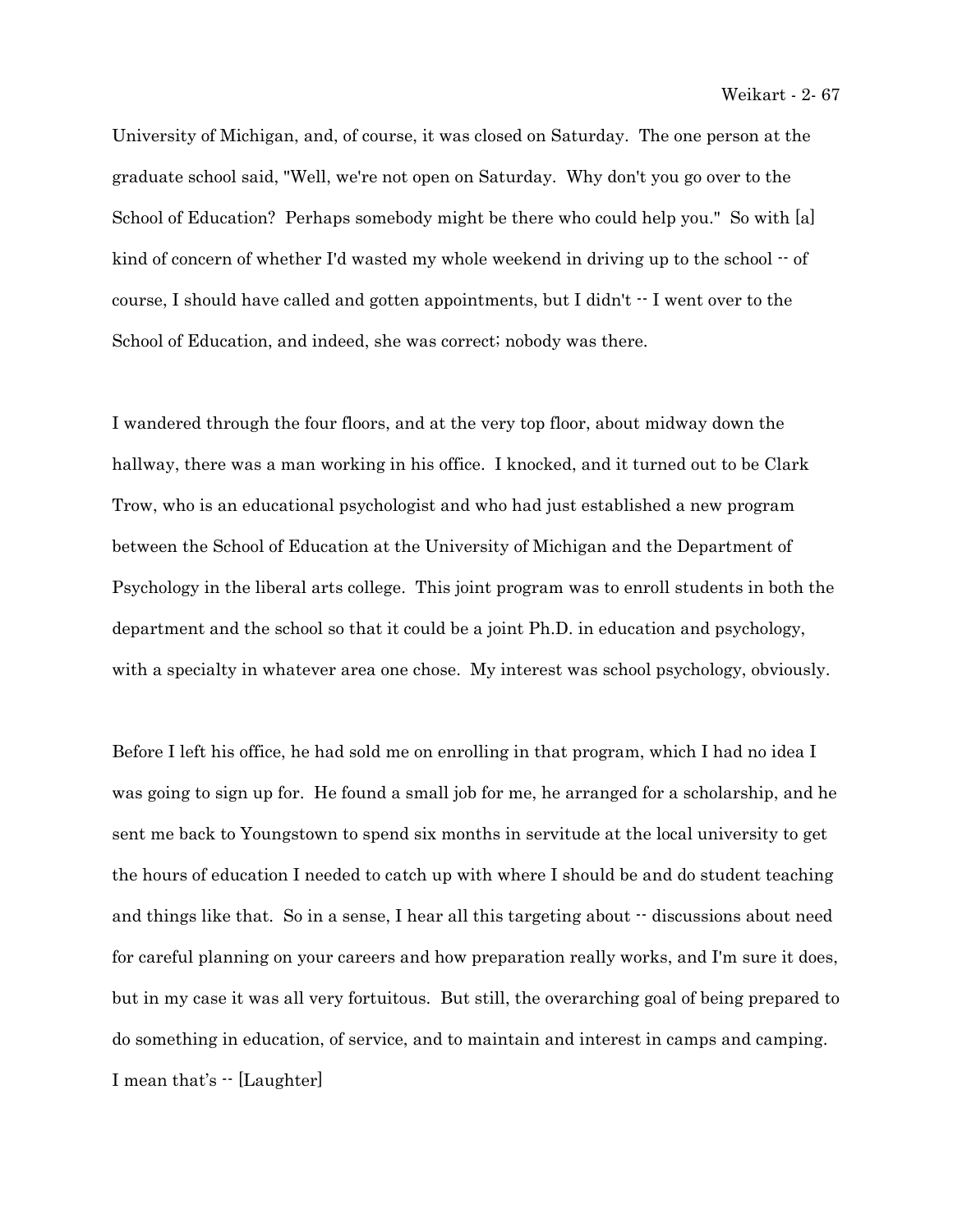Q: Before you continue on this, I just wanted to ask, in terms of educational psychology at that time, was there a sort of a main school of thought, or  $-1$  mean  $-$ 

Weikart: Educational psychology at that point was  $\cdot$  I couldn't say there was a mainstream of thought. There was  $-$  Basically there was a commitment to counseling in schools. They felt that was important. There was a  $-$  There wasn't any sense of school reform movements as we think of now. There was always, of course, a reading reform. That was the height of the *Johnny Can't Read* period, which is interesting because I'm certain -- I haven't done it, but I'm certain if people went back and reread the dialogue between Clark Trow and [Rudolf] Flesch, who wrote the [Why] Johnny Can't Read book, one would find the same dialogue that's occurring today between those who are convinced that direct instruction and teaching the kids the phonetic approach to reading versus those who want the whole language  $\cdot$  I mean, so the debate goes on. It just cycles through year after year, with no clear resolution.

I think there was also a move at that point towards a very -- an increased interest in special education for special-needs children. While that had always been available in part, it tended to be located in state schools -- a state school for the deaf, a state school for the blind, these types of issues. This was the time in the late fifties, rather, early sixties, when the move was to close those kinds of institutions and to ask local school districts to take the responsibility through a  $\cdot \cdot$  in Michigan, through a state system of support so that the children would be at home with regular kids in regular schools and not isolated out into separate communities. So that was occurring, this kind of shift, which has continued to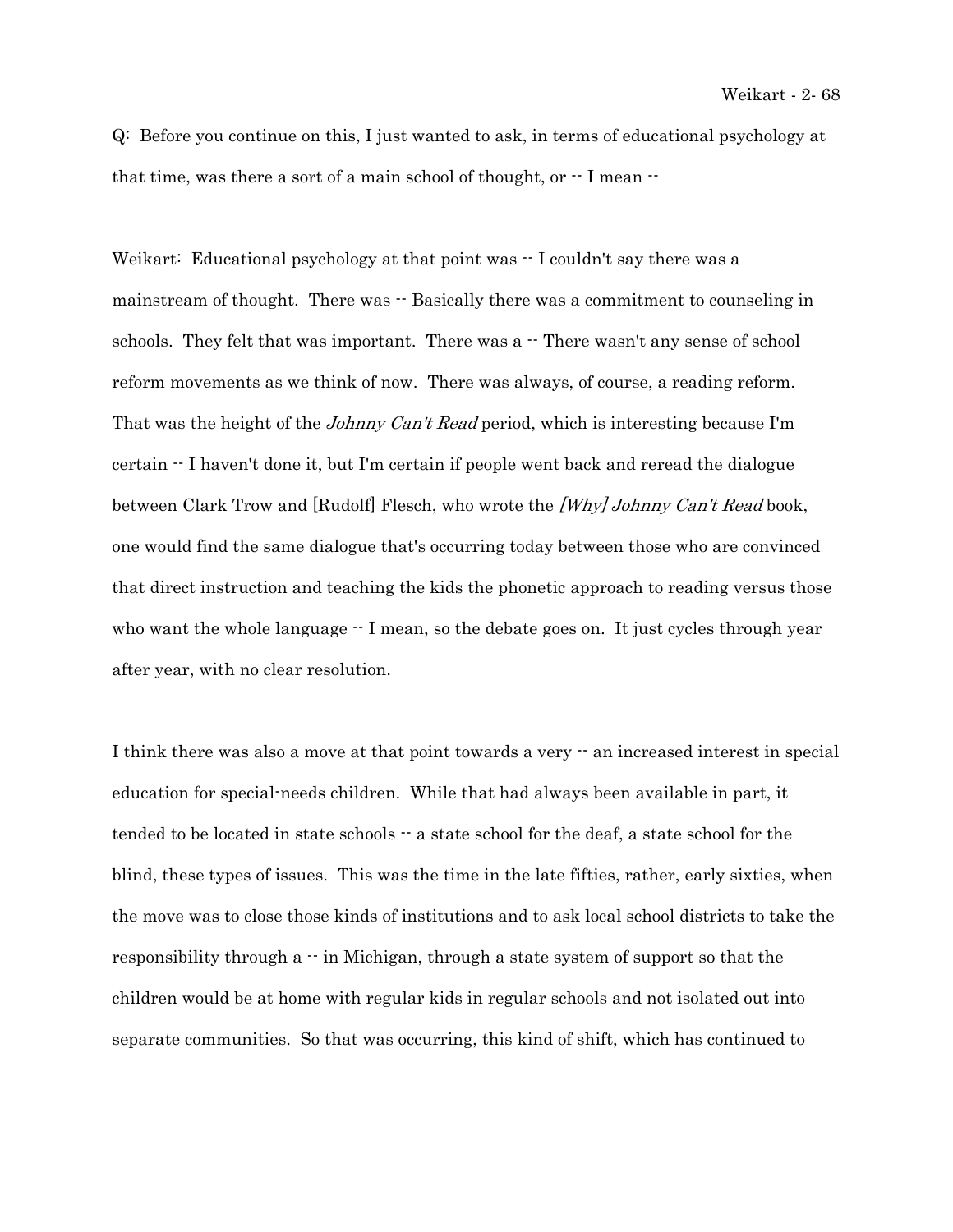this day. That hasn't been reversed, although there's some effort today to not go quite as far as we've gone.

Q: And you graduated and ended up in the Ypsilanti school system?

Weikart: I started at the University of Michigan in the Ph.D. program in the fall of 1956 and took standard course work that year, the fall. In the summer of 1957, I got married to a woman I met at the university, and we had purchased a house, and we had saved my phone number for the house so that we could make the transfer, we'd have one phone number that would transfer over. And, indeed, the first thing in the fall, my instructor from the School of Education, who had taught me a course on psychological testing, called up and said they had a need for some part-time school examiners in Ypsilanti, Michigan, to screen children for their two classes for the handicapped they were establishing, and would I be interested in doing that. Being time-rich and cash-poor, I was delighted to undertake that venture.

But that started working in Ypsilanti, and when the screening ended, they asked me – they needed somebody to stay on. They asked me to stay on, and gradually evolved a large Special Services Department. By 1958 I was appointed full time to  $\cdot$  as school psychologist and then Director of Special Services and so forth to evolve these programs, and by 1960- '61, we had about sixty classrooms in operation and a full staff of psychologists and social workers and school nurses and so forth to serve both the children of Ypsilanti, and we became the county center for most of these services. It was a very much needed, obvious thing to develop with funding available through the state, so it wasn't difficult to set it up.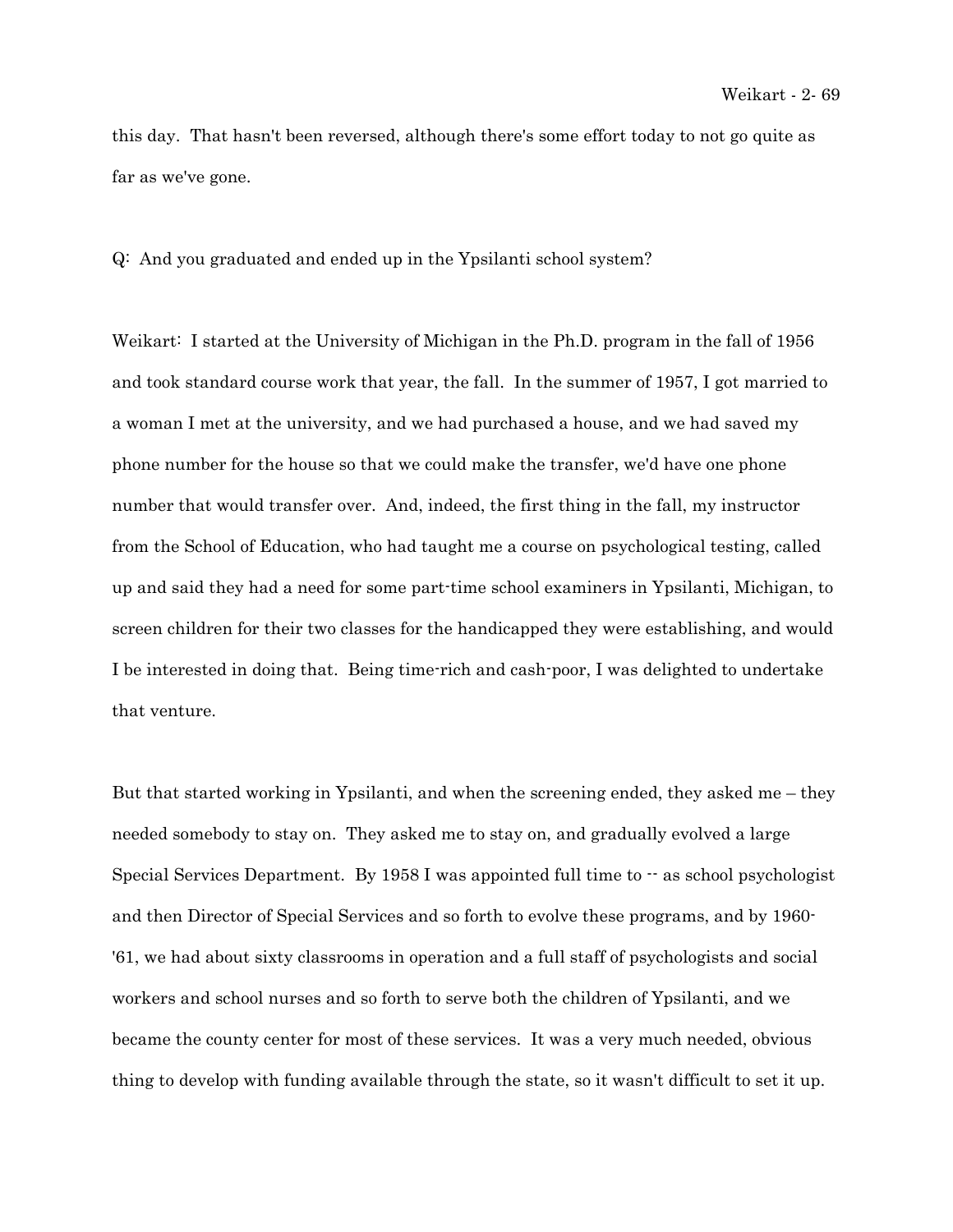$Q:$  Okay. And then maybe we could just start talking about how  $\cdot$  you know, how, through that, you started doing work that you did with – it was the Perry school.

Weikart: Yes. One of the interesting things that came out of this work as a school psychologist was that it could either be treated as routine -- I mean teachers referred children for psychological testing, classes had to be filled, needs  $\cdot\cdot$  referrals came in, liaison with counseling services in hospitals to get children assessed, working with teachers to reintegrate children back in classrooms, this type of thing. But I became very concerned over the fact that as a school psychologist, I was testing children using standardized, both achievement and intelligence tests at that point, and I became very disturbed that I could, in fact, give IQs to children by knowing their address. And that really puzzled me, because this was the early sixties, late fifties, and the notion of an environmental component to IQ was not well accepted at that point. A book by J. McVicker Hunt called *Intelligence and* Experience was published in 1961, which really opened up the whole field again. Of course, periodically genetic versus environmental components have been looked at, but the fifties were pretty much convinced that God had given the IQ and it was tattooed on the left occipital lobe and it was there to stay.

So it became very concerning  $-$  disconcerting to me and to members of my staff as we discussed it that we could actually write down these IQs, particularly of minority children, because the range seemed to be so narrow. So if you lived -- if you were a girl, especially, and you lived in the five hundred block of Harriet Street, your IQ was eighty-two, and we could do that without even testing. We thought we could save the system a lot of money by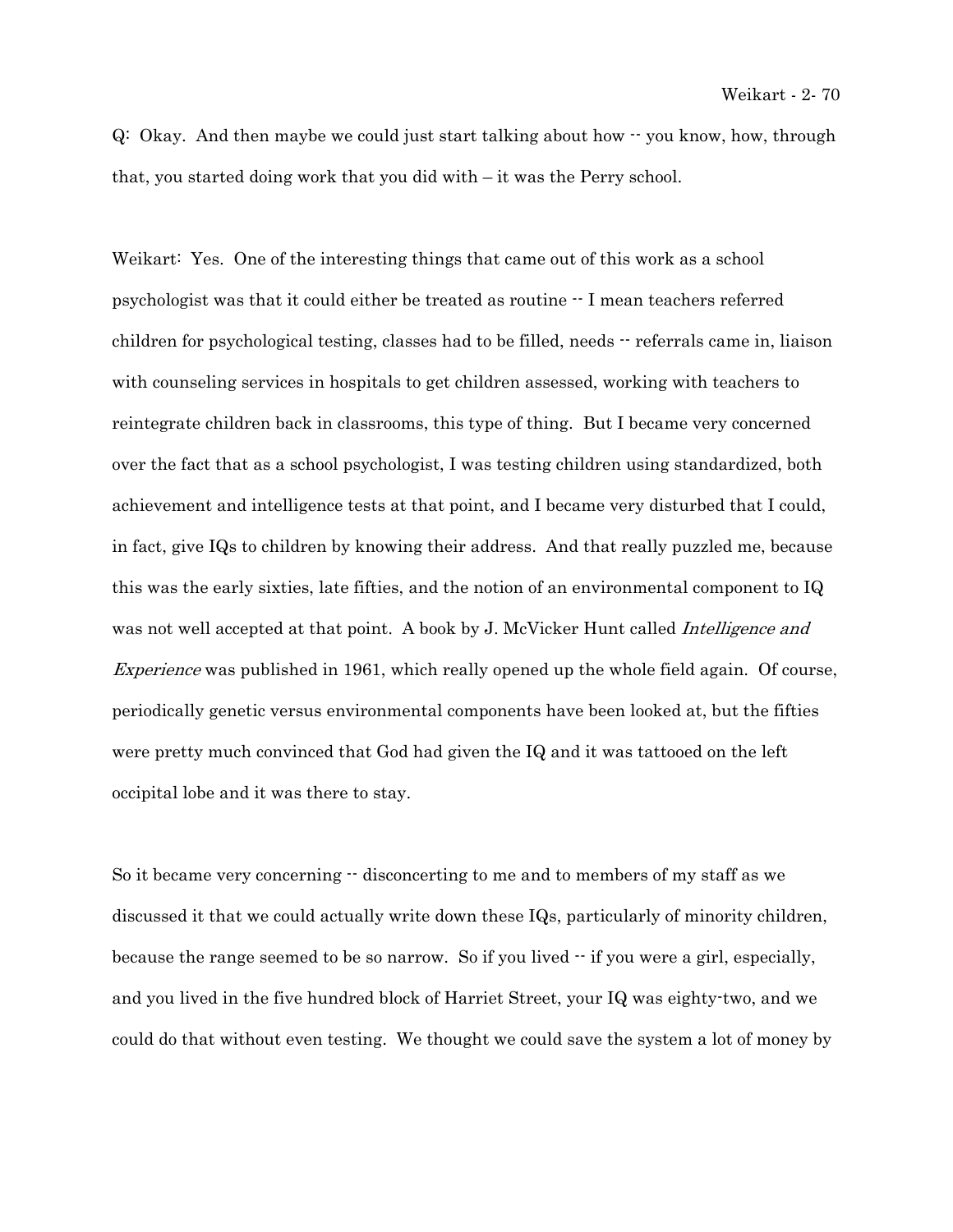Weikart - 2- 71

simply short-cutting the process. But the point, of course, was let's explore this more thoroughly. And one thing we did is we went and looked at achievement testing of children in the school where the lowest socioeconomic kids were attending school, and we found that over a decade no classroom ever performed at better than a tenth percentile on achievement tests in any classroom in any year. Then we looked across town, where the youngsters in the College Heights district, where the professors lived who taught in local college and across the community in Ann Arbor at University of Michigan, and we looked at those classrooms, and we found that no classroom over a decade in any classroom ever achieved less than ninetieth percentile. So here you have a full range.

One either could say that was bad teaching by the teachers or good teaching by the teachers or you could say it was the way the kids are, or you could do something about it. The interesting thing was, when presented this problem, the school principals and superintendent council chose to do nothing about it. In a sense, they were really expressing the viewpoint that society at large had, is that this is the way things were. I mean, "If they worked harder, they could do better, but that's the way things are. You can't change much."

Interestingly enough, there were three principals who were interested in doing more, sort of buddies in a way. They were younger men, and they were involved in running really good schools, a lot of contact with parents and children and a lot of openness in the way they approached the schools themselves, and, with me, we thought through the fact that "Let's do something before the children come to school. Let's run a preschool." So, very easy to do. The schools, it didn't bother them. They didn't have to make any adjustments.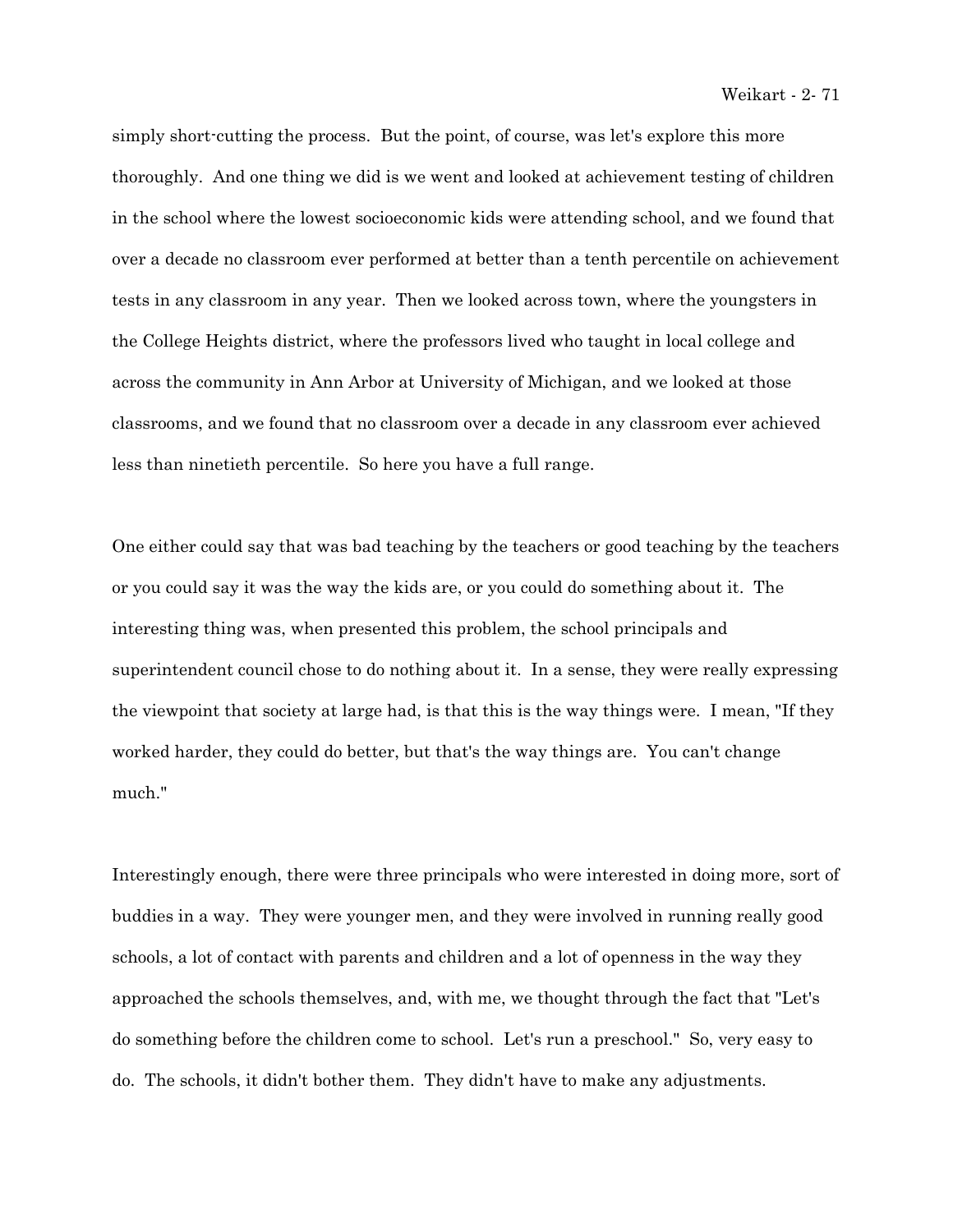The state had passed legislation saying this was possible, so I had a source of funding for it, and obviously we could recruit the children and to do it.

The really sticking point, though, on why it became a research project and the basis  $\cdot$ became then what is now known as the High/Scope Perry Preschool Project, is that I brought a group of consultants together, about four or five, from universities in the area that work with children, child development or special-needs kids. And it was interesting, at the end of the discussion one afternoon, a couple of them said that they really did not think we should run the program, and the reason was that we would hurt the kids. That this would damage them, that we shouldn't do this, it just isn't appropriate.

Well, if you think back to the early sixties, the conditions there were such there weren't preschools. There was one at the local college for the college kids to have a couple of hours. There were a couple of play groups that were run where the parents hired a teacher, and then it was two days a week or three days a week for a couple of hours. It was that of thing, but care settings? No. Mothers were home with their kids, and that was the way it should be. So the notion of running a preschool was really pretty foreign to the way people thought.

But out of this came, then, an ethical question: If these  $-$  if the advice from these people was let's not do the program, then should I do it? The solution, then, was to develop it as a research project. Let's make it a question. Let's make it an issue and convert it from a question of just running the program. I mean from an issue of just running the program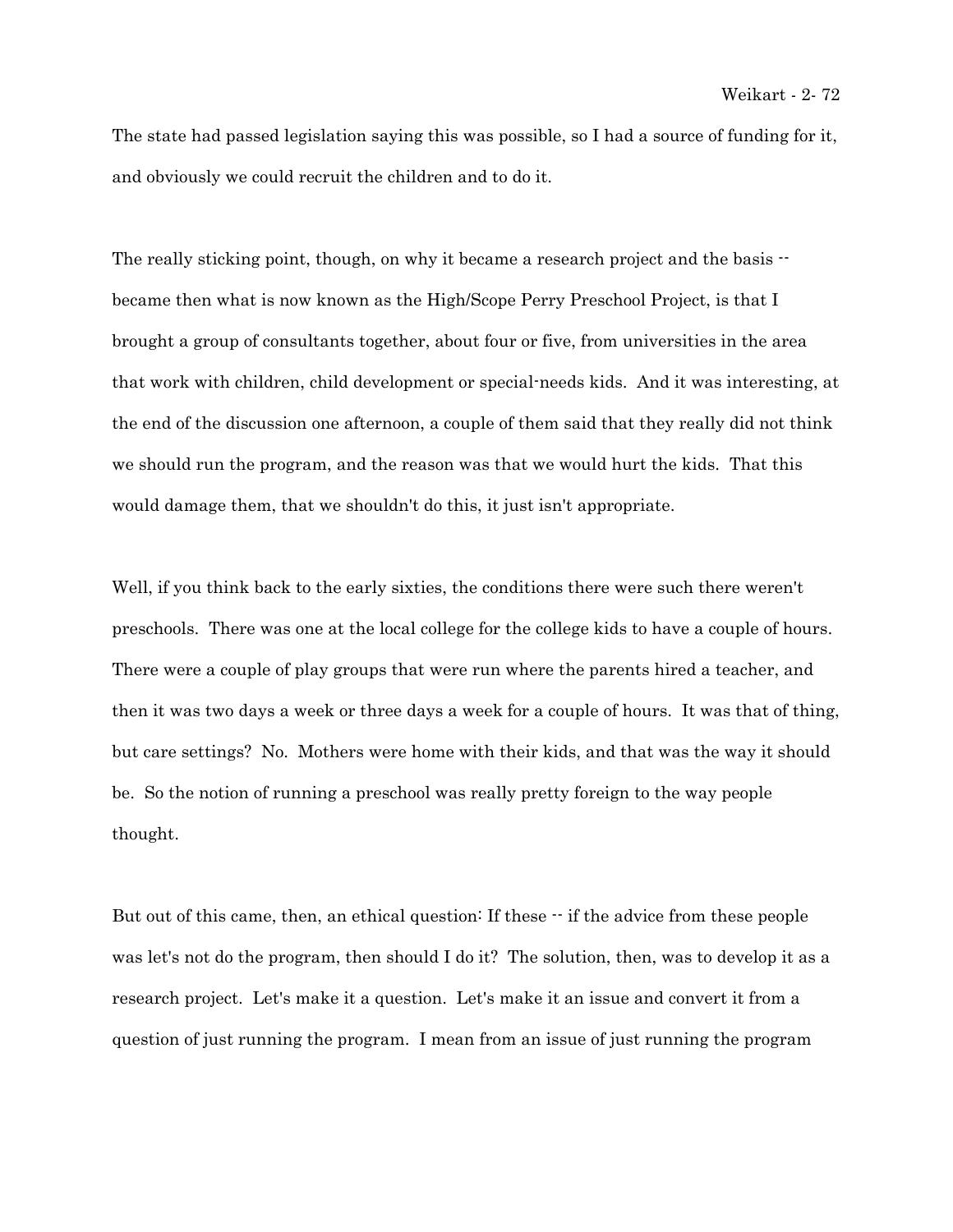into a scientific question. Does it make a difference if these children have these experiences? And then we described those experiences.

Key here was that as a student in university taking statistical course, research design course, I thought this was a wonderful place to apply some of these new concepts. So we actually set it up with random assignment of sample. We surveyed the entire neighborhood, we selected the kids, we assigned them at random to Group A or Group B and then flipped a coin as to whether Group A or Group B became the treatment group and the other wasn't treated, and we didn't know which group was going to be advantaged by the experience, the group that didn't come or that we would not be harming or the group that did come that we would be helping or harming. We didn't know. And, of course, now it's very clear we helped them greatly.

But that was an interesting time because the point of the schools was, "Don't ask us to make a change in the elementary, junior, and senior high school program. We'll work on that as we traditionally do with school counseling, referrals out for kids that aren't doing well, accepting school dropout, early leaving, accepting dropout from graduation, these kinds of things." So that was just the standard pattern. But they permitted  $\cdot$  the board of education permitted the operation of the preschool and accepted the fact this might help in the long run.

Of course, these children now have been followed for two decades. Those same children have now been followed every year through age ten, then again at age fifteen, again at age nineteen, and just recently at age twenty-seven, and next year, I'm sorry, starting now, in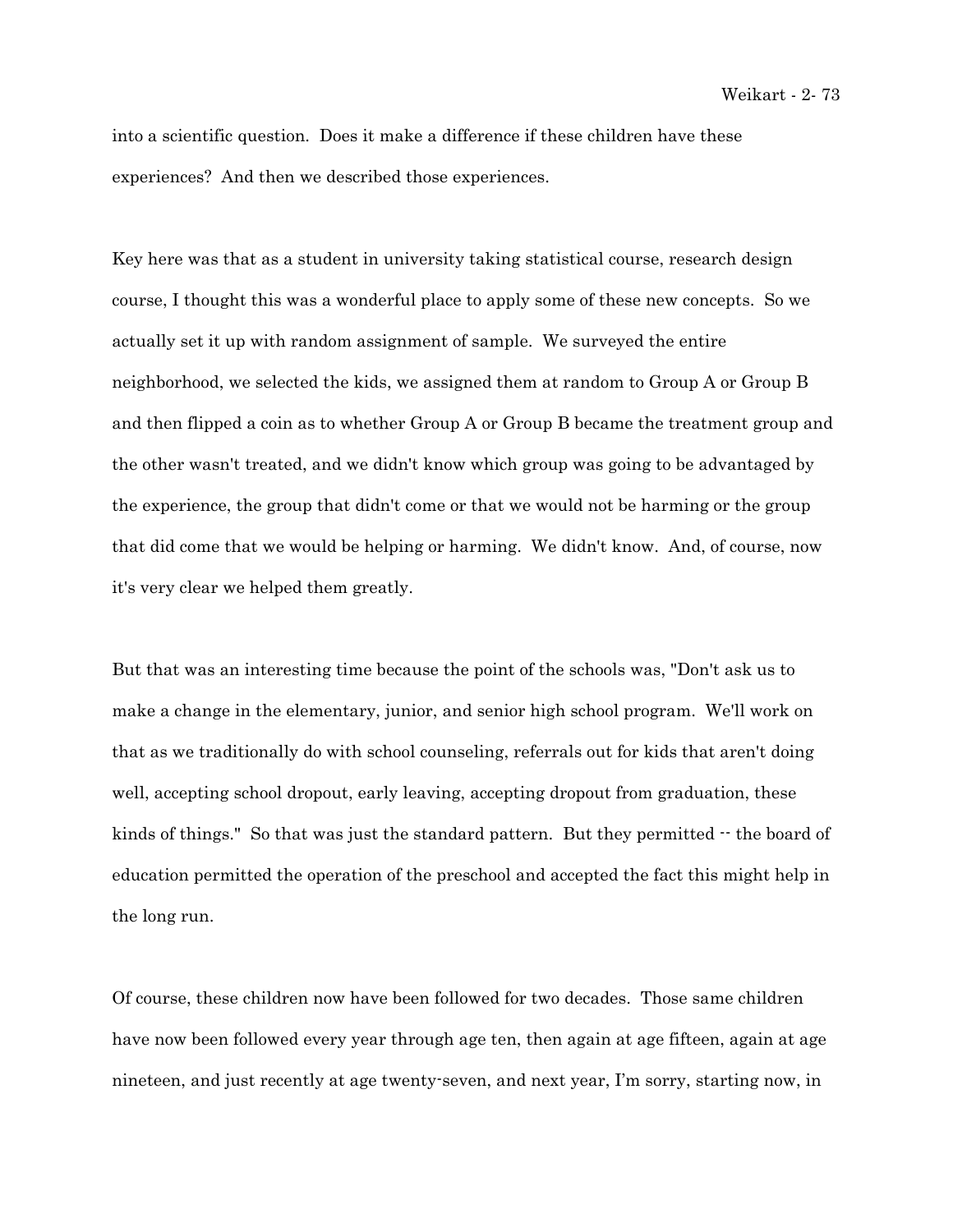1999, we will be studying these same young men and women, now age forty, and so will be looking at the development over this period of time.

The essential findings for the project are that if a child has a high-quality early education project based around child initiative with planning, opportunities to talk about it, and good support from teachers, that children with that type of program have a significantly better chance in life. There's significantly less crime, less use of welfare, higher employment, more employment, higher wages for employment, more marriage resulting in children born within wedlock, and a general sense of kind of community responsibility, capacity, participation. And at no point throughout the study has the group without the program ever done better. They didn't do better in school, they haven't, certainly, done better in adulthood, and one reason for looking at age forty is we should see, actually, health benefits. We should also see what mechanism is used for social transmission, because their kids should be doing better, too.

One of the fascinating things from the study is its much broader import than just preschool, because we did an economic benefit study here and used a standard economy, econometric procedures, and we had economists involved to assist with this aspect. And what we found, if we take the cost that we spent on the extra program for two years and then we contrast that with the cost over and above it that we spent on the group without the program  $\cdot$  for example, more arrests, more welfare use, more criminal justice costs, less taxes because they haven't worked as much, these kinds of things, we find that the society in this case spent one dollar on the children in the preschool program. But the children who were not in the preschool program, we have now spent \$7.16 on.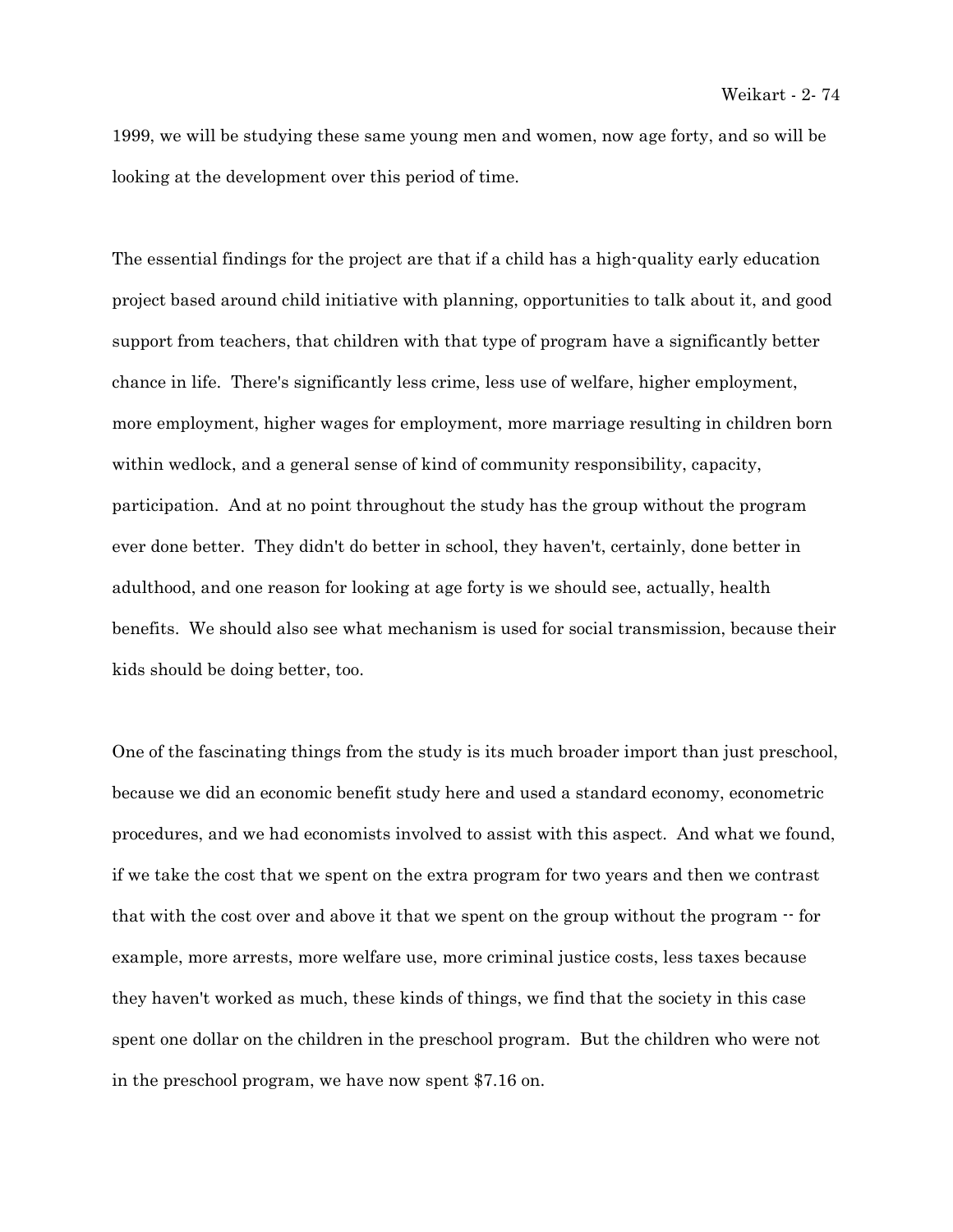So there's an interesting issue here of trying to help policy-makers, help people involved in education, to think about, yes, we have education, we're helping children, but when there's also a larger economic and public policy issue: How do we want to reduce crime in this country? There aren't very many effective ways. One of the most effective ways is incarcerating them, and we now have 1.8 million men in prison, and that has reduced the crime rate, but it means an extraordinary price. For example, in New York State, the cost now for the criminal justice prison system is several hundreds of thousands more than the cost of higher education. In Michigan for the first time, the cost of higher education, at 1.6 billion, is being caught up to by the cost of the criminal justice system, where now it's raised to 1.57 billion. Next year it will be reversed. So, clearly, states are  $\cdot$  the public is spending money on prisons that should be spent  $\cdot$  actually is probably being taken away from higher education, and being put in the prison system.

Michigan a decade ago had one employee in fourteen that was in the criminal justice system, in the prison system. I don't mean the courts, etc.; the prison system. This year it's one in four. So it's clear that this incarceration rate is an enormous issue in this country, just in terms of mechanics, I'm not talking about whether it's good or bad. Do we want to affect that? What's fascinating that we can look at early childhood as one of the few methods that, in fact, can reduce crime as adults, because in the programs it's very clear you can cut it about eighty percent, and the reason isn't because you have "Crimebusters" stickers and things at the preschool, but because you help them make decisions. They create values. They learn how to solve problems. These are things which are the specific outcome of a high-quality early education program, and therefore you affect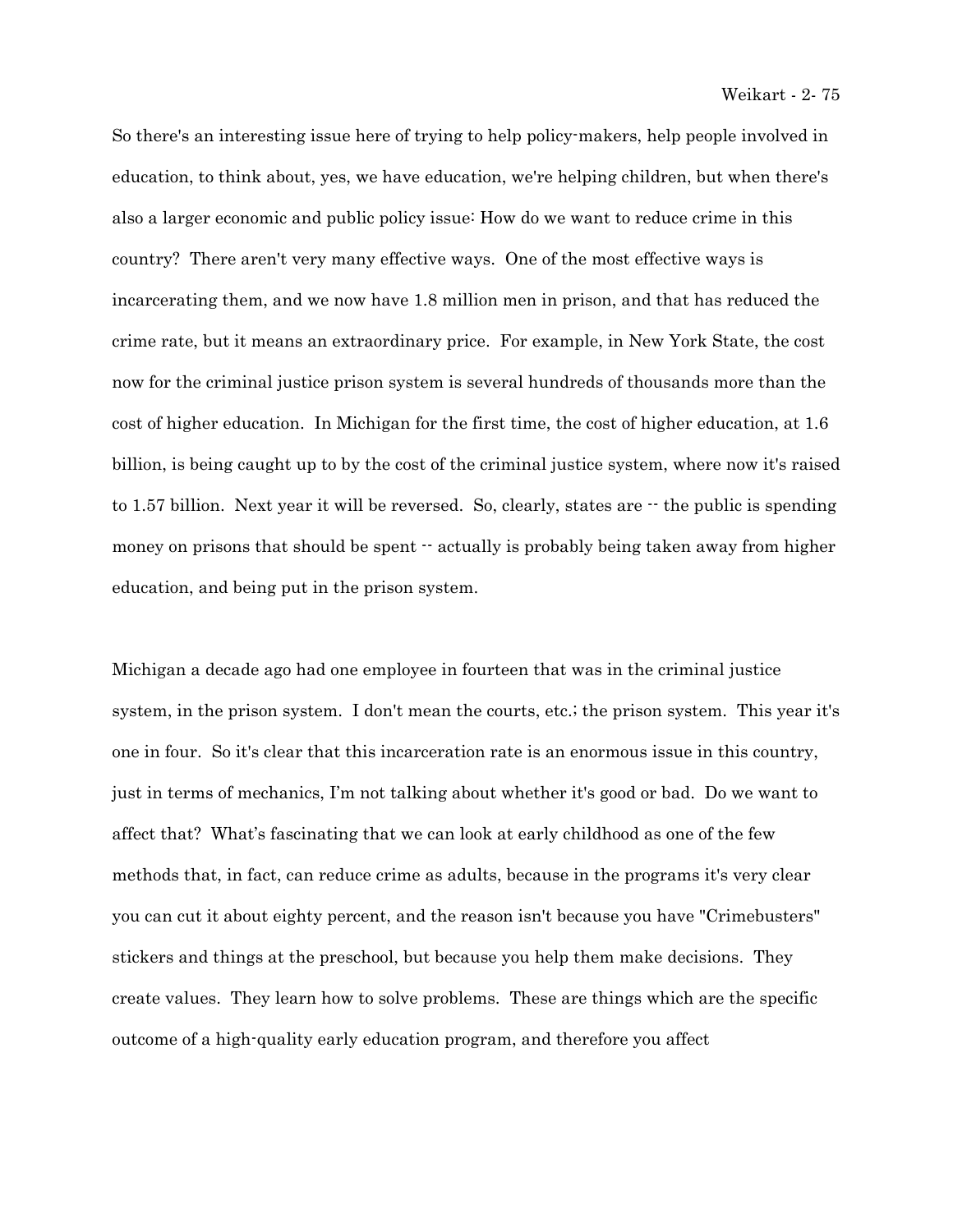the lifelong process, which is evidenced by the data, and not just one group but actually there's several groups that have been studied and followed this way, so these same products are coming out of them.

So it's a fascinating thing to think about early education and the service and what we need to do, but it's equally fascinating to think about the policy implications and the need to get involved in a broader perspective on what these values and these things mean and what we should do about them and really demand that the public at large do better.

Illustration: Head Start currently is moving towards full funding. We'll be servicing about a million children. This is outstanding. The problem, though, is that Head Start is not generally terribly effective. Now, it works and is better than nothing. Day care has been studied, several major studies recently, and day care is here to stay. Women are working, dads are working, and we have to put the -- children must be somewhere, and it must be of high quality, but most of the surveys show that it's a modest quality at best, a few outstanding, a few disasters, but most are very modest quality. We don't need to do that. We can have programs that work, we know how to make them work, and it should be installed, because we need to have the long-term outcome that these things offer. So it's fascinating to see that we're at a point when public policy could take advantage of information and really make a difference across the entire society, particularly for disadvantaged kids and families.

Q: What's the barrier?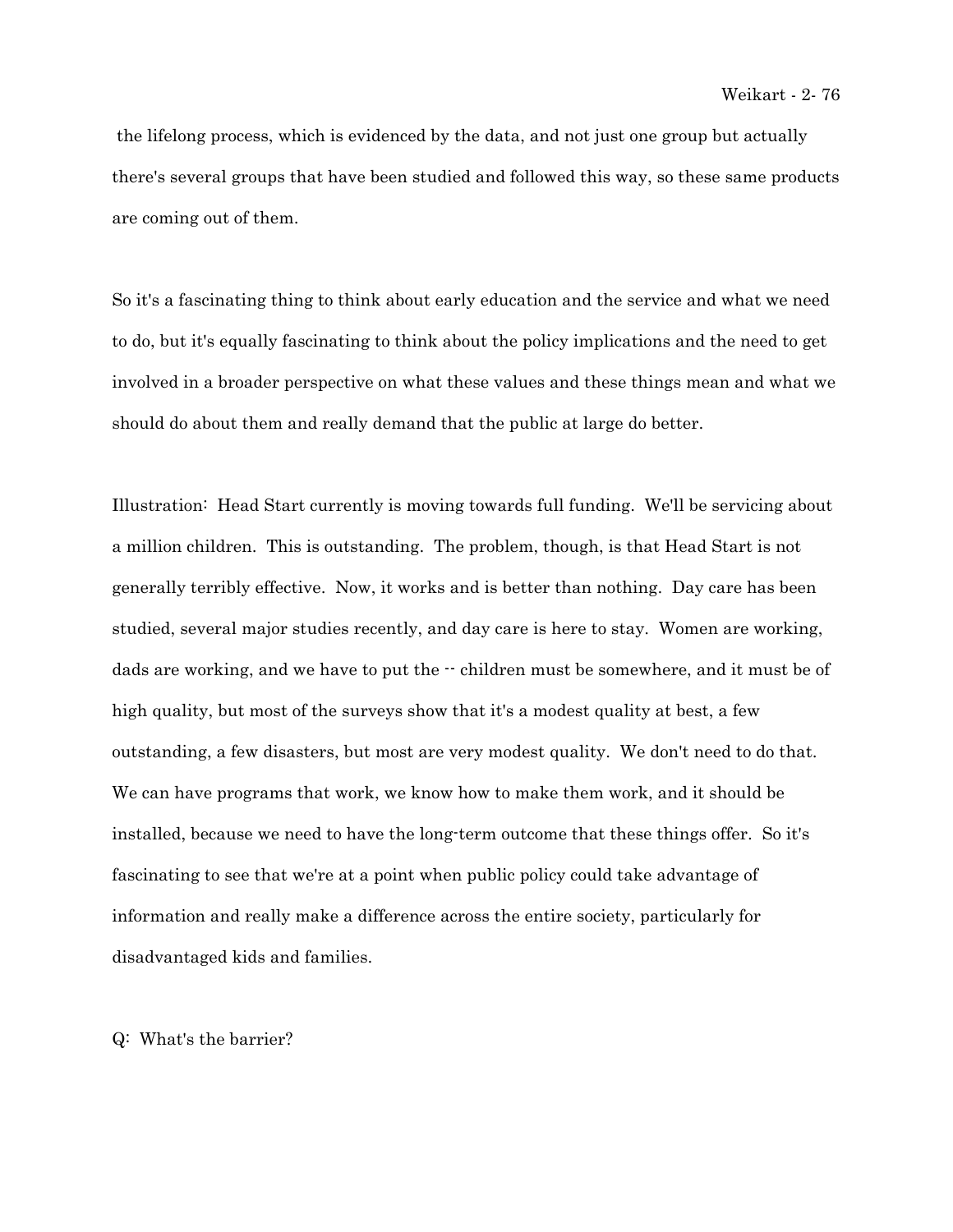Weikart: What is the barrier to doing this? Barrier one, I think, in education is that the whole pre-service education in colleges and universities is set up around finding out what's available, and by that they mean theoretically, they mean in terms of ranges of practice, these sorts of things. For example, after studying child development, they'll come to curriculum aspects, and there will be a semester when a course will look at curriculum, and they'll take six curricula and look at each one, and three weeks on each or something. This doesn't prepare a teacher to install it and work at quality.

I think a second area is that it's been very difficult to come up with instrumentation that will assess the quality of a program. We're very good at looking at air cubic feet per minute exchange in the classroom and nutritional input to children and whether hands are washed and certain health factors. Much more difficult to reach an agreement and then assess the quality of the teacher-child interaction, but good programs have those instruments attached to them, and it can be judged. I think the issue now, now that we know this is such a valuable national asset, the issue is how to put it in broad use, and the barriers are that we've just never done it. Everybody wants to make their own decision. Teachers aren't trained to implement specific models, and, in general, there's a general suspicion that that could be done. So it's an interesting challenge.

I think Carnegie's involvement with High/Scope began before actually High/Scope existed as an institution. When I was still working for the Ypsilanti public schools in 1967, we felt quite secure about the results from the High/Scope Perry Study that this looked good. It's going to  $\cdot$ - The data had always pointed that the children with the program were doing better than the children without the program, but we reneged with the thought that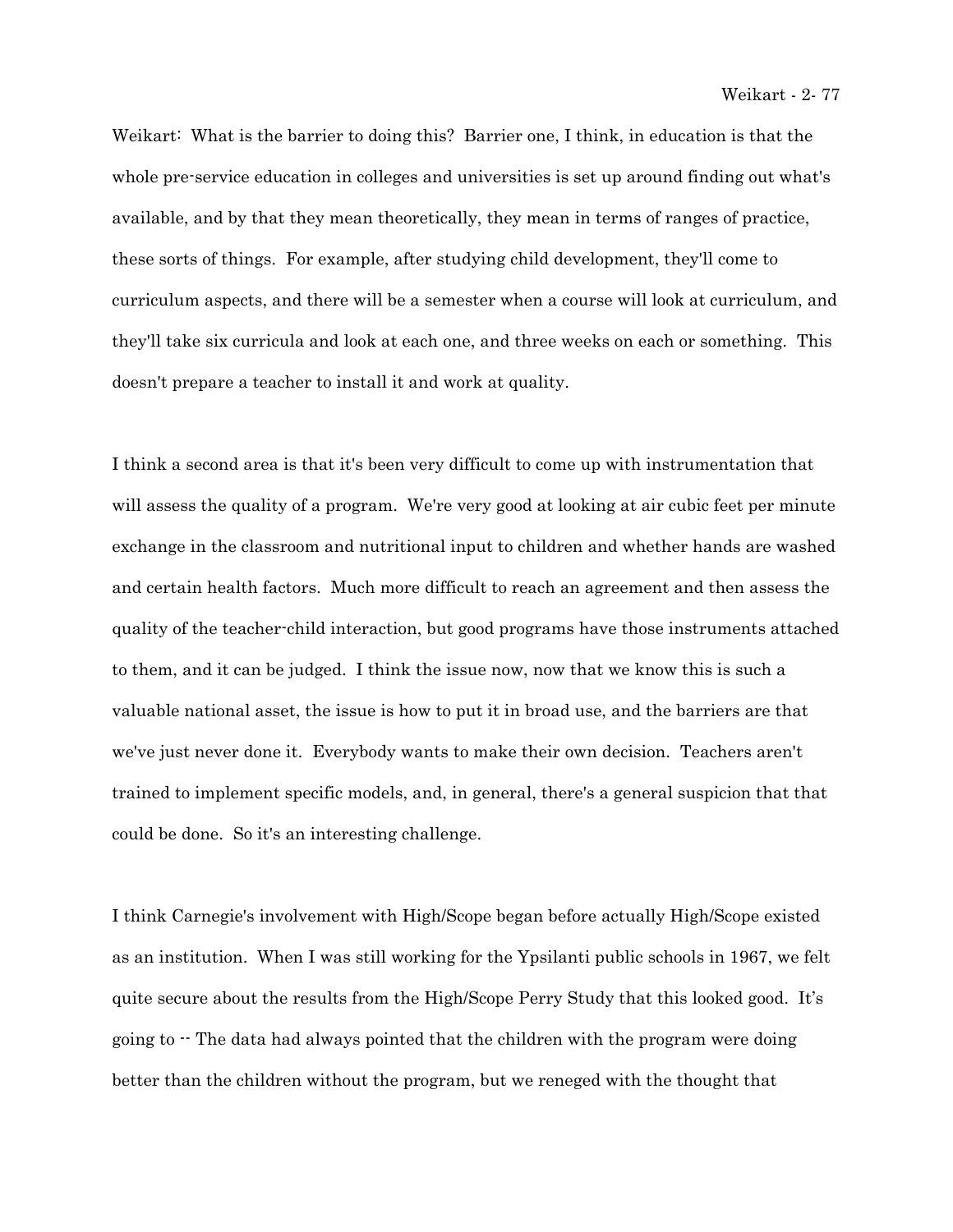perhaps if we started at birth, we could do much better than just starting at age three, and developmentally that made sense. There's a period of development between birth and age three that's unique and is integrative psychologically, it's integrative physiologically, it's integrative emotionally. This seems like a good time to begin.

The age three to fours  $\cdot$  three, four, five is interesting because the child moves out of the home, relates with strange adults easily, new peers, psychologically much more active, has developed language, is mobile, can physically move around  $\cdot$  indeed, you have to catch them, keep them contained, fenced in, trying to protect them. [Laughter] And so there's a tremendous difference. So if we start it earlier, could we develop a better platform?

So we wrote a proposal and sent it off to the Carnegie Corporation. Now, the only reason we sent it off to the Carnegie Corporation was because I guess I had heard of it. I didn't know it. I knew it was in New York, but I'd never been to New York. So this was an interesting event, in a sense. I don't even think I wrote and got application materials. I don't think I was sophisticated enough to realize that perhaps there was an application procedure.

So we wrote down what we wanted to do and prepared our proposal and sent it in, and in the proposal we did not mention the word "infant," because I was certain that the preschool, the idea of working with threes and fours  $\cdot$  this was '67. Head Start had come in, but preschool was sort of, "No, let's not do that. It's for disadvantaged kids. Not much to do." So we thought perhaps we could work with infants, and if I didn't say the word, they would see the ages, you know, three months and seven months and eleven months,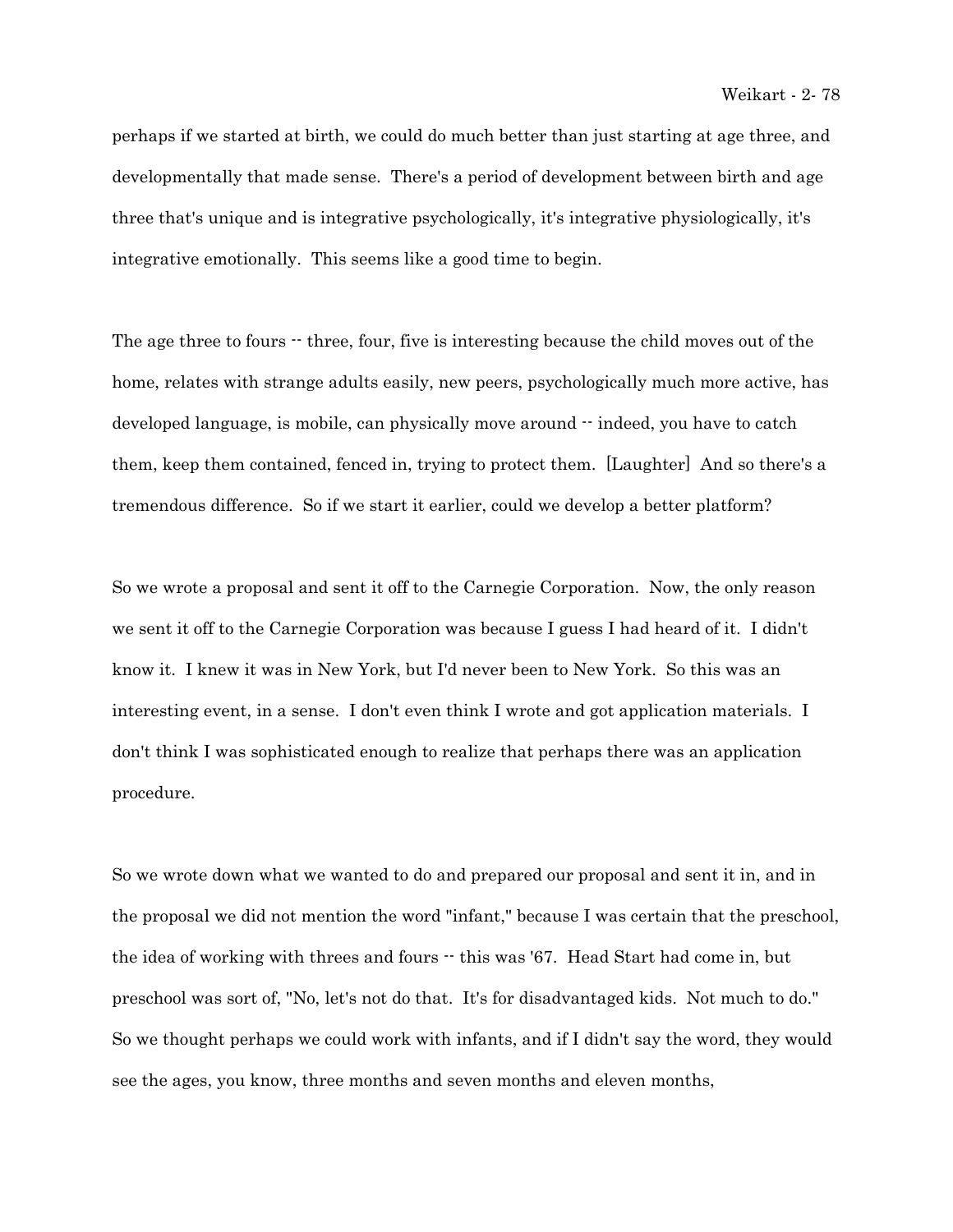which were the groups of intervention period, and they would catch on, but they would help us play the charade of not writing down the word we were going to work with infants, because nobody worked with infants, at least not in education.

They wrote back and said they were interested and they had a few questions, and they were sending a field visitor out to visit us. Well, this threw us in a tizzy. We'd never had a field visitor before. Who are they and what happens? So we'd arranged it. And, lo and behold, Barbara Finberg, who later grew up to be executive vice president of the [Carnegie] Foundation [Corporation], came out, and her first visit -- I think it may have been near her first field visit. I'm not sure it was her first, but one of the few. She came in the fall of '67 and visited us and put us through our paces, and it was a fascinating experience, because we obviously were inordinately proud of what we had been doing, and we took her to the preschool, which was in operation, and we took her to the -- we reviewed the work we'd been doing on just visiting homes with no preschool because we wanted to test whether parents would accept the idea of teachers come into the home without any service. I mean, the service was coming to the home versus "We're coming in to get your child into a program that will help the child." We met that staff so she would be familiar with that process, and generally had a good day.

I recall that perhaps the most interesting thing of the day, though, was towards the end I had an appointment with the superintendent of schools because, obviously, he had to sign off on the application, and if the money were granted, he'd have to accept the resources in order to do this. I recall going into his office, he had a very large office, and at the far end was his desk, and he was sitting behind the desk when we came in. I said, "Paul, this is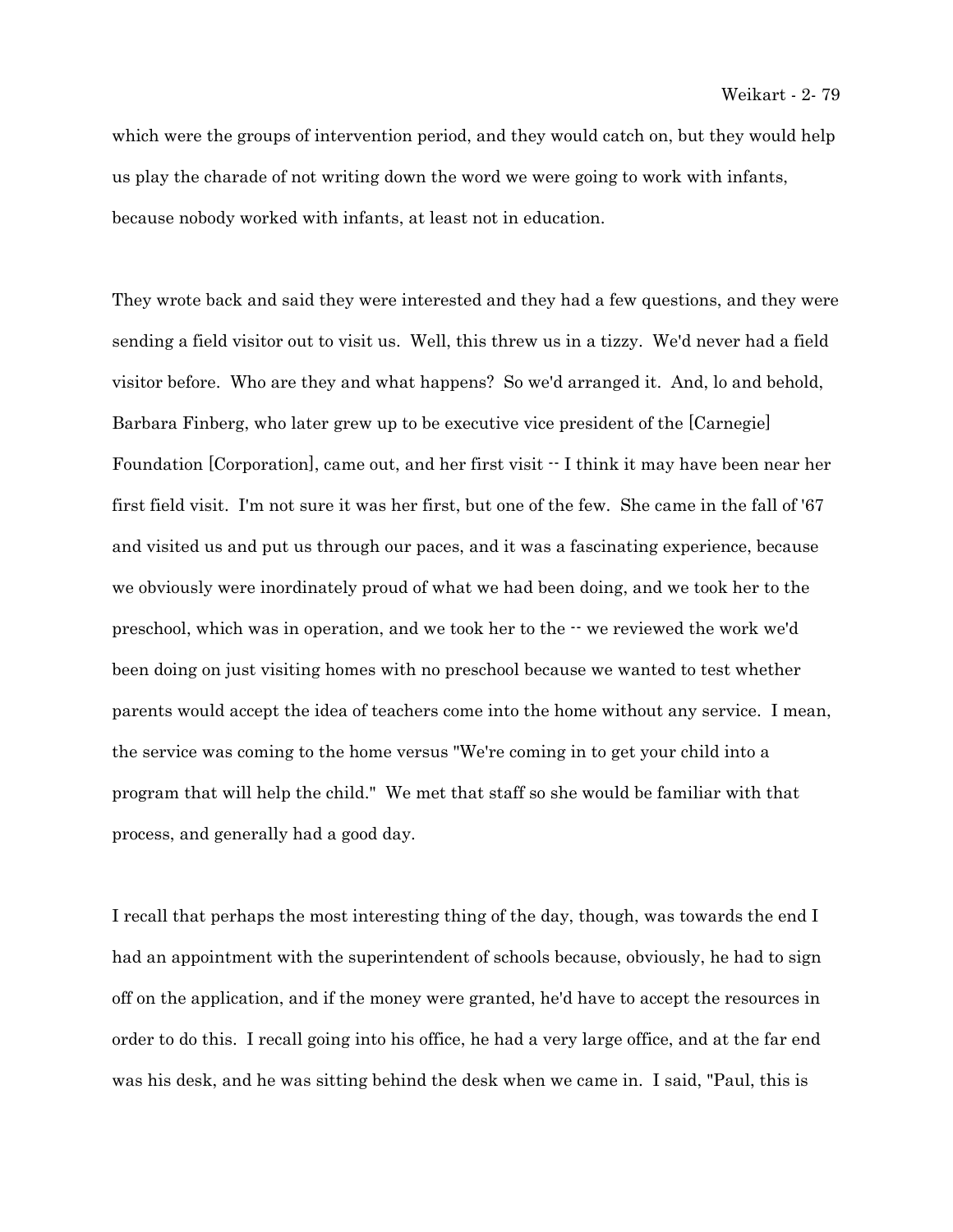Barbara Finberg from Carnegie Corporation. Barbara, this is Dr. Emerick, the superintendent of schools for the Schools of Ypsilanti." He said, "Oh, Barbara, I'm glad to see you. Now, I hope you'll just take your money and go back to New York. We have enough trouble without it." I was aghast, and he sort of recanted slightly during the meeting, but she clearly got the point that this was not his favorite project. But in spite of that, they took the gamble and awarded the three-year grant to us to do the work. So that was our first grant from Carnegie, and it was in an area of absolute, totally unknown. They were taking a horrendous risk. I mean, nobody was working  $\cdot$  or, as far as I know, nobody was working with infants at that point the way we were in terms of education. There were physiological studies – rather physical studies, nutritional studies, but not the education side, and we  $\cdot$  doing it via home visit was fascinating, and they responded to that and encouraged us to do it.

At the end of this project, the data from the project were exciting. It was very clear that children who had been randomly assigned by chance to be in the group with the treatment did do better on standardized IQ and language tests at age three. Now, that's a very young time to use these instruments, but it's  $\cdot\cdot$  you get at least the sense of it. It was clear between the two, and, of course, our process measures were positive.

Based on that, we went back to Carnegie, and we asked for funds to videotape home teaching so that we could develop training materials and document the process. With a great deal of discussion and budget adjustments because that was a very expensive undertaking, we came back and decided to do it in three-quarter-inch black and white video. In retrospect, that was not a correct decision. I should have either done less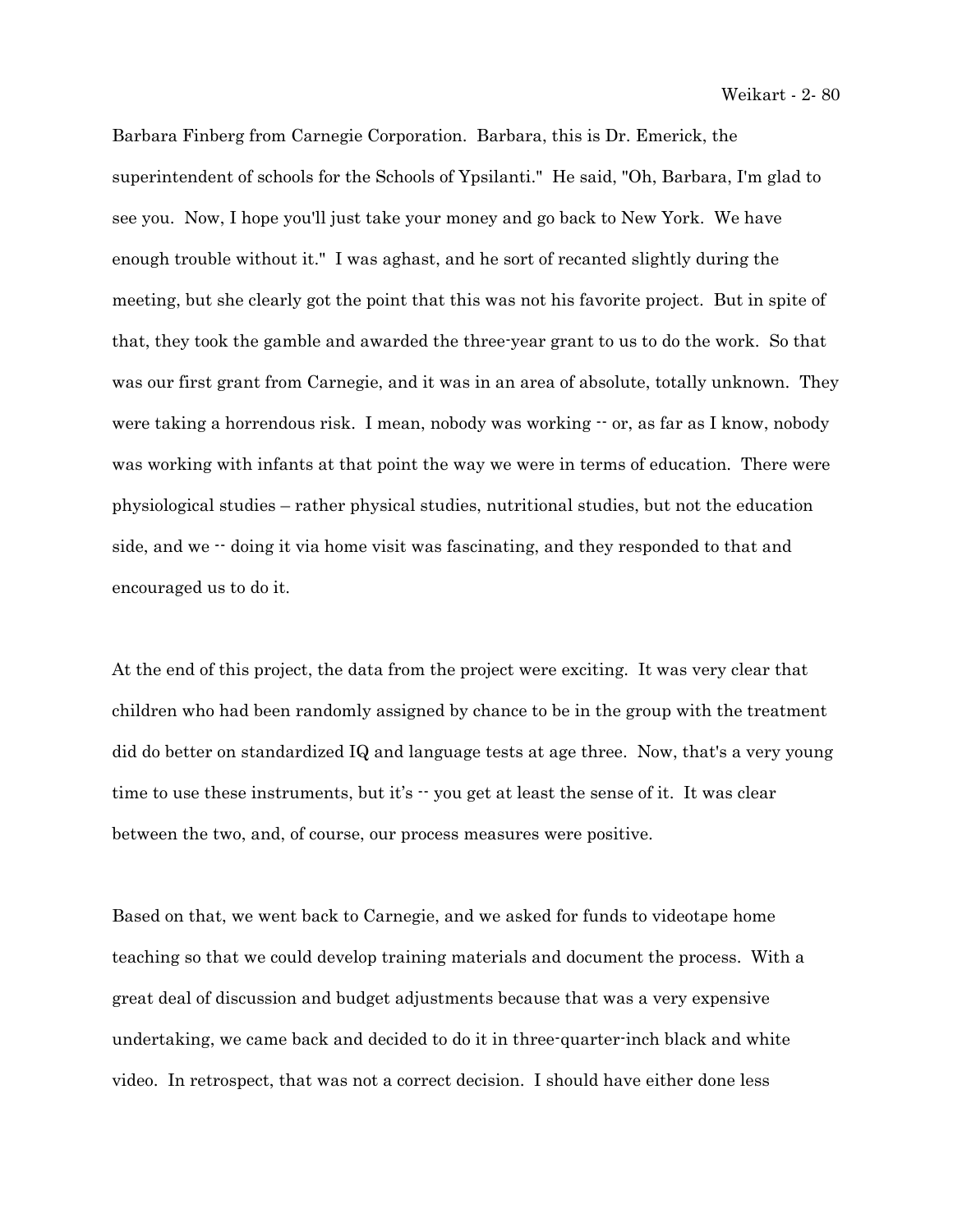videotaping and used sixteen-millimeter film or waited a year till all the color technology came out or paid the extra money for the color to videotape technology at the point, because the black and white ended up having very limited use simply because it was black and white. So in a way it was an excellent project, lots of information, lots of visits, and quite a number of programs developed that described home teaching and things to do with parents and things to do with kids and how to be supportive without being directive. But it didn't get used to the extent it should.

At the end of this project, we wanted to go into dissemination. We wanted to  $\cdot$ 

 $Q:$  That's now part B  $-$ 

Weikart: The first project was three years doing  $-$ 

## [END TAPE ONE, SIDE ONE; BEGIN TAPE ONE, SIDE TWO]

Weikart: So then we did the three years of the videotaping project, organizing this. At the end of that time we wanted to do dissemination, and we felt we had a handle on the curriculum component, and we felt we had a handle on the training side. Basically, the program at this point was a home visit once a week, where the teacher went into the home and worked with the mother and the child simultaneously; bringing toys and activities into the home, but it wasn't a directive program. For example we always  $-$  you can't ask a three-month-old or eleven-month-old or even a fifteen- or eighteen-month-old, but we would present them with choices, and the child would choose. One of the interesting things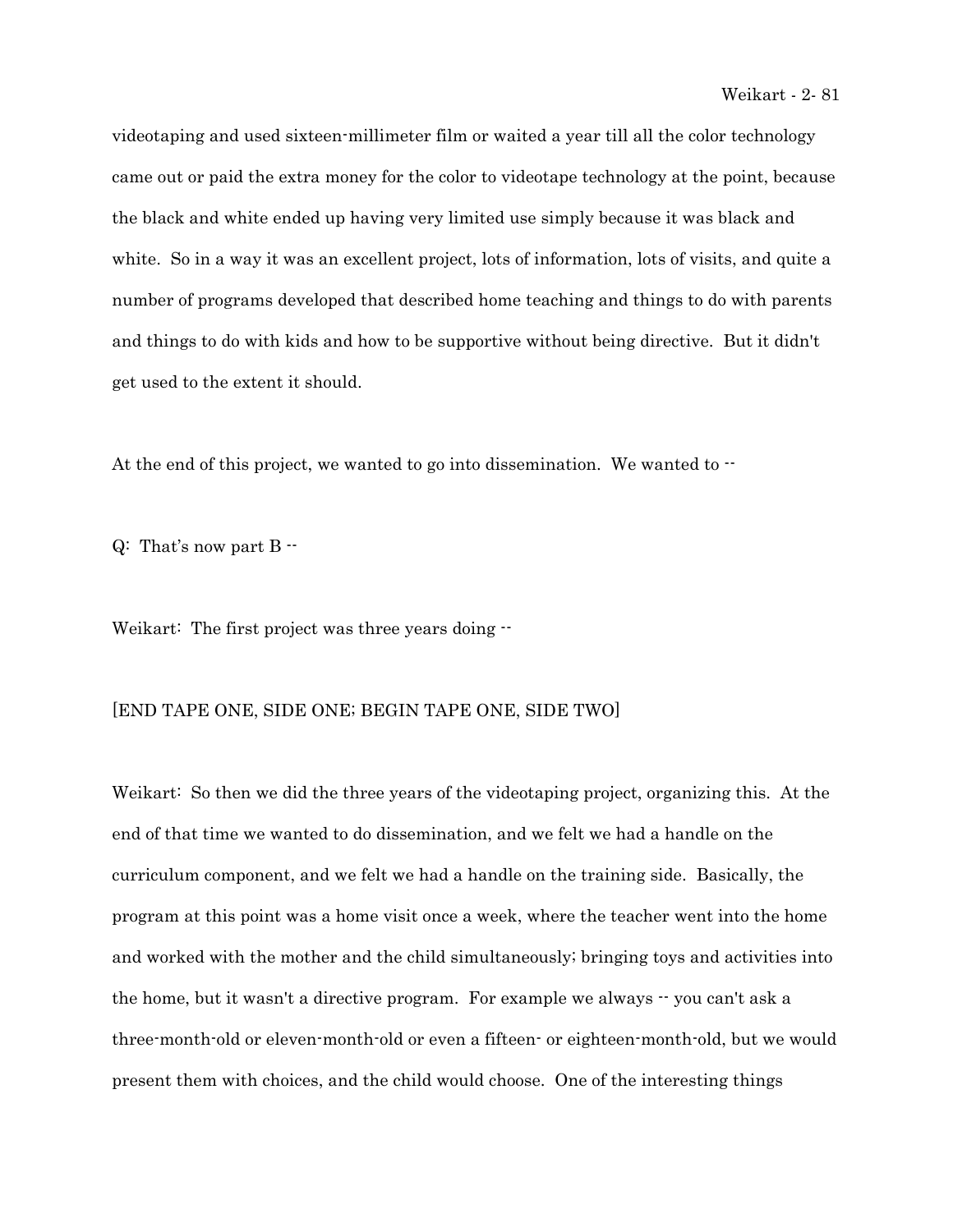we found in that, for example  $\cdot\cdot$  we even videotaped it  $\cdot\cdot$  if you give a child a toy, they might take thirty seconds, forty seconds, a minute with it, and they're done. But if you give a choice of two or three, they'll spend up to forty minutes with the toy they choose. And I was fascinated to look at that, because we could demonstrate it any time we wanted to just by not giving the choice or giving the choice. It was interesting to help mothers understand that and to help them see the process of letting the child not be more independent, in a sense, but by including them actively in it, that this was important.

Part of the training, too, was what now people call the ping-pong effect or things like this, where you say something to a child or  $\cdot$  and you wait for the youngster to respond, and then when the child responds, you respond the equivalent. So if the child gives you a short response, you give a short response back. If the child gives you a longer display, then you give a longer display back. So helping the mothers find ways of interacting with children, because many of the mothers we were working with from very disadvantaged homes had a lot of responsibilities, a lot of distractions, a lot of pressures on them, and spending this time to work, to think, to connect with their babies kind of set up a relationship which then we could see would be extended beyond that.

At the end of the project, we had found this enormous difference between the groups, but because High/Scope does longitudinal projects, a year after the project was over, we went back and interviewed all the families and tested all the children, and there was no difference on any measure, in any way, between the two groups. This is fascinating, because, in general, this what almost infant education projects find is that you can't get  $\cdot$  is that if you're a good program, you can get a result at the end of the project, but if you go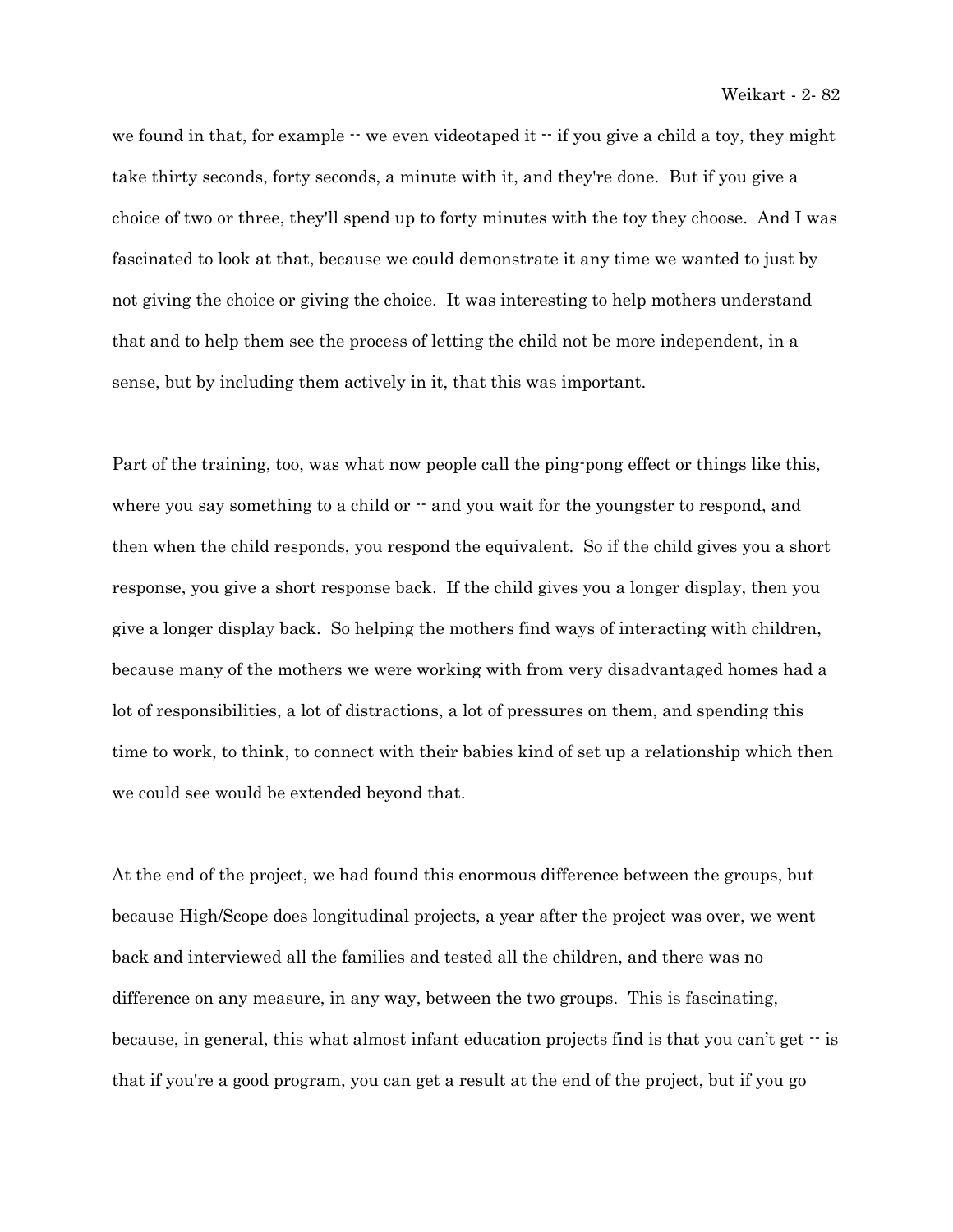back and look a year later, it's gone. And there's a lot of issues for that, one of which is that you can accelerate development with very young children by doing different things, but physiologically it catches up.

It's the famous Johnny and Jimmy experiments from the forties where they trained one of a pair of twins to climb a stairs and didn't train the other one. Of course, when they tested at the end of the training, one could climb the stairs, the other couldn't, but you waited until normally children were climbing stairs, and both climbed the stairs equally. So it's a fascinating issue for the pre  $\cdot$  the ages up to three. At this point, Barbara brought a committee out to visit me because we were asking to be able to disseminate this. Now, of course --

## Q: You mean the findings?

Weikart: Not the findings, the work, how to do it. In other words we wanted to go to other communities and train groups to do this work, based on what we found initially. Now, the committee came out and reviewed it and asked, of course, "Well, what do you think it means?" when it didn't work a year later, and I couldn't answer that except by saying, "One assumption is it may appear later and just disappeared for now. We laid the foundation. We know it because we assessed it." The other possibility is that, in fact, it's disappeared. It's the Johnny and Jimmy effect, and Johnny has caught up to Jimmy, and that's the way it's going to be, and that there isn't much you can do with an infant in the pre-operational period, to use Piagetian words. So the basic committee, then, reviewed for a day and came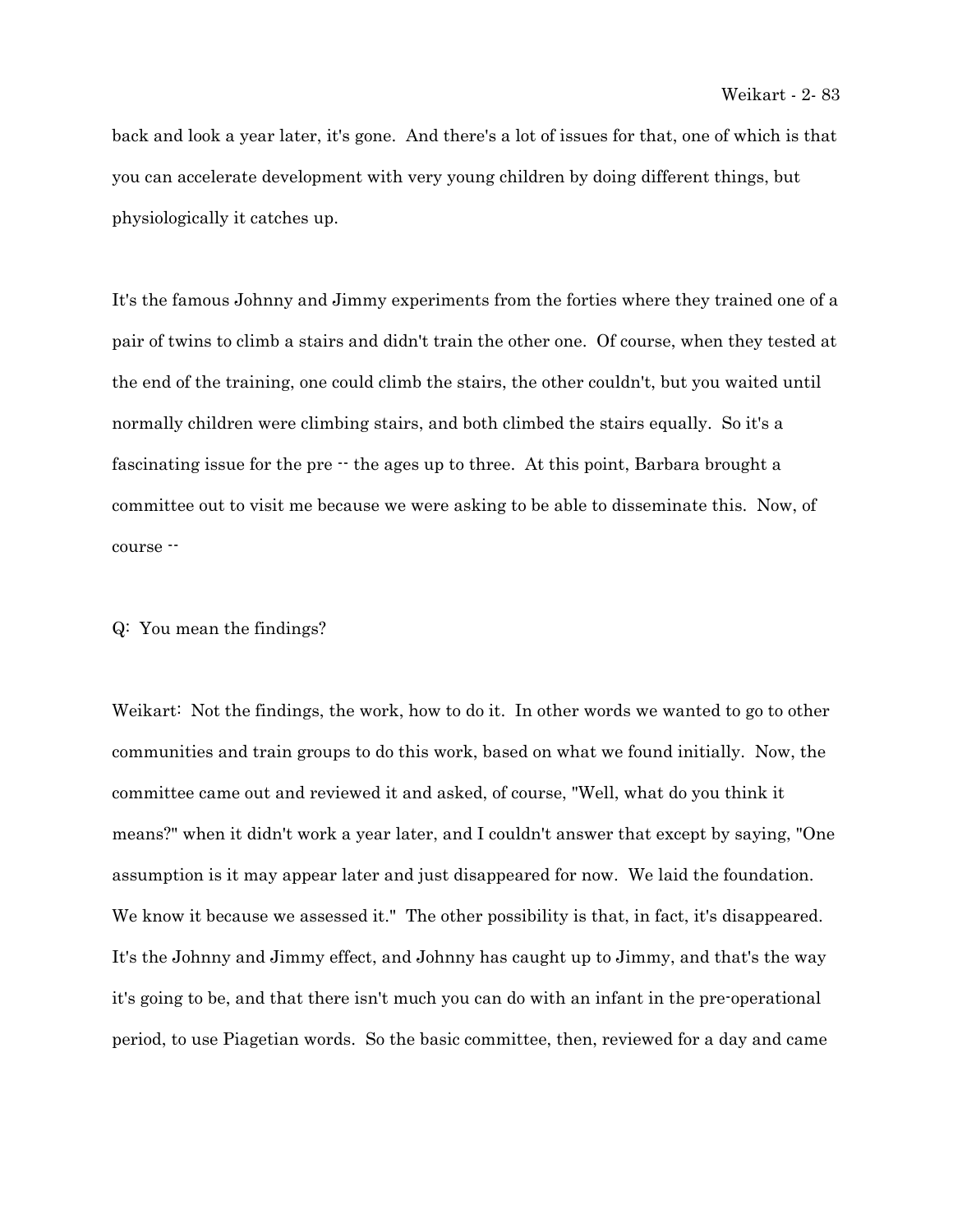back the next morning and rejected our proposal. I mean, they couldn't reject it, but they advised Barbara to reject it, and Barbara did. It was heart-rending, heart-breaking.

But two things happened then. One, Barbara was interested in something else we were doing, and so the next major Carnegie grant  $\cdot$  there was a small one there, kind of a transition grant of \$25,000 or something, I think, at that point -- but there was a transition into a major grant to do our longitudinal follow-up, which allowed us to go back at age seven for the infants and examine them at second grade in terms of the  $\cdot$  because perhaps it was a sleeper effect, that there was no difference early but it would show later. It didn't, but it was a solid notion. I've always wished I'd gone back and looked at them later, but, of course, if you can't find it earlier, you're not going to find it later. So there's little reason to do that. This funded also our next phase of follow-up for the High/Scope Perry Study, and so it allowed that for a four-year period, and then it also allowed us to do the complete and follow-up of the curriculum compare study, where we looked at three different methodologies of working with young children.

Now, the High/Scope Foundation had been established in July first, 1970, and another important thing that Carnegie permitted us to do was to shift the grant for the videotaping from the public schools to the Foundation. Indeed, all of our grantors permitted that, so that it was a possible transfer of work.

So the Carnegie Corporation, then, during the seventies was really very helpful with this. But one thing Barbara did for us a number of times as part of, I think, the Carnegie philosophy at this point was that we've helped with the project and did some work and we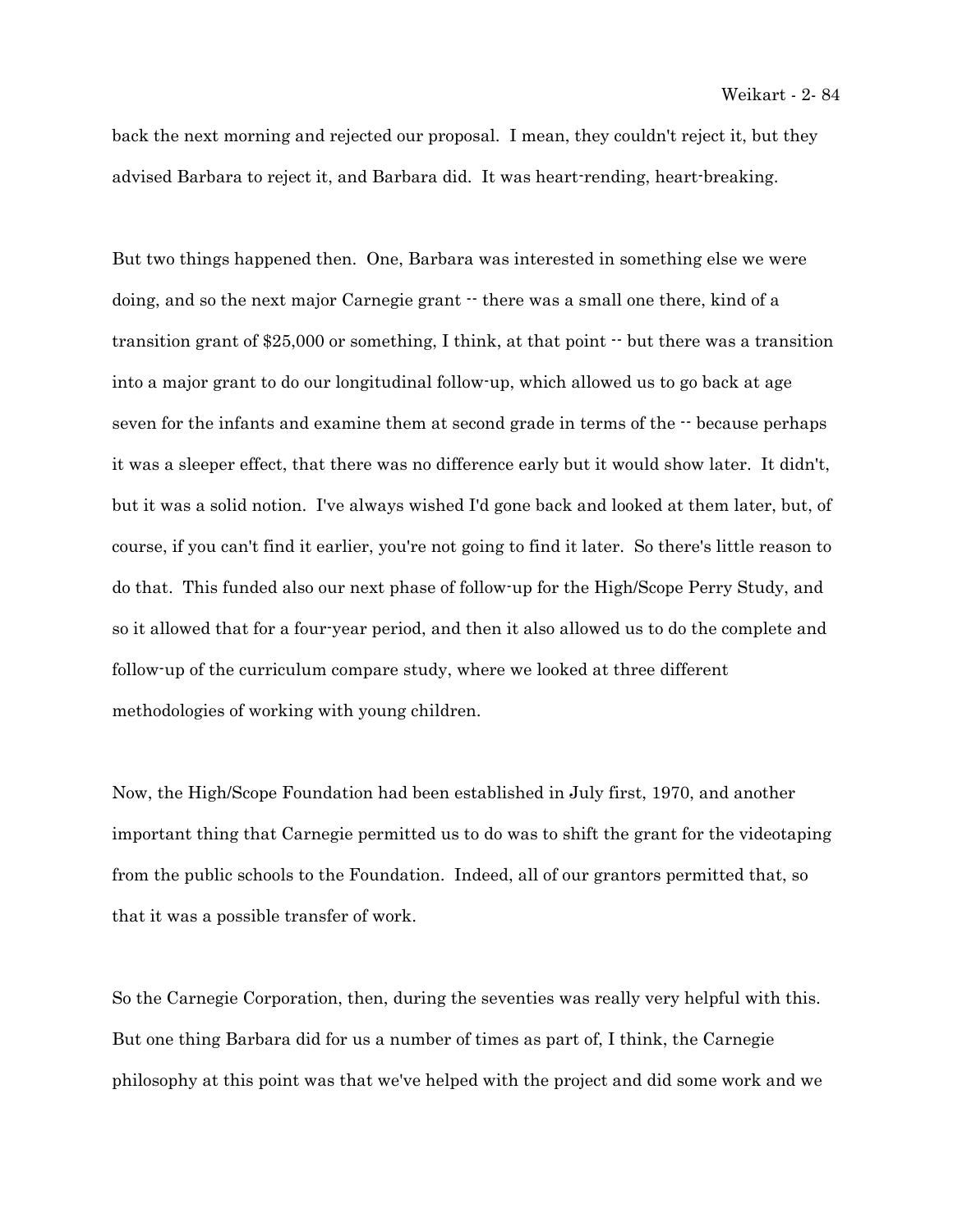helped you gain information about, in this case, the long-term follow-up, which was very successful. What are you going to do with that? And she asked us questions such as, how do you release the information? How do you not just put it in journals and so forth, which is easy enough to do but nothing happens as a result of that. How do we make something happen? How do we get into the public policy arena?

And out of that, then, grew up a project which they funded until 1989, which was a project based on what we called Voices for Children, which was a way of helping states think about the information from the studies and how it could apply within their state. And our philosophy for this was to go to local communities and look at the intermediary decisionmakers. We didn't go to the state government or to the state legislative bodies or state Departments of Education or social service, because we felt they were really following out the instructions of the public. What we had to do was change the public base, and our theory was that we had to change the decision-makers' base. So we didn't want a popular campaign in newspapers and so forth because that wouldn't get the right people, but Rotary Clubs, ministerial associations, business and professional clubs, the local economics club, the local Chamber of Commerce.

So we took four states, Michigan, Ohio, North and South Carolina, and we worked that way very aggressively to develop local speakers to actually go and speak to these people, to develop film strips and other materials that would support them in talking about it, and, in general, getting information across. And it worked, I think, very effectively. Governor [Richard W.] Riley in South Carolina at that time was very much involved in this and had us use our materials and our whole process as a way of his development of a kindergarten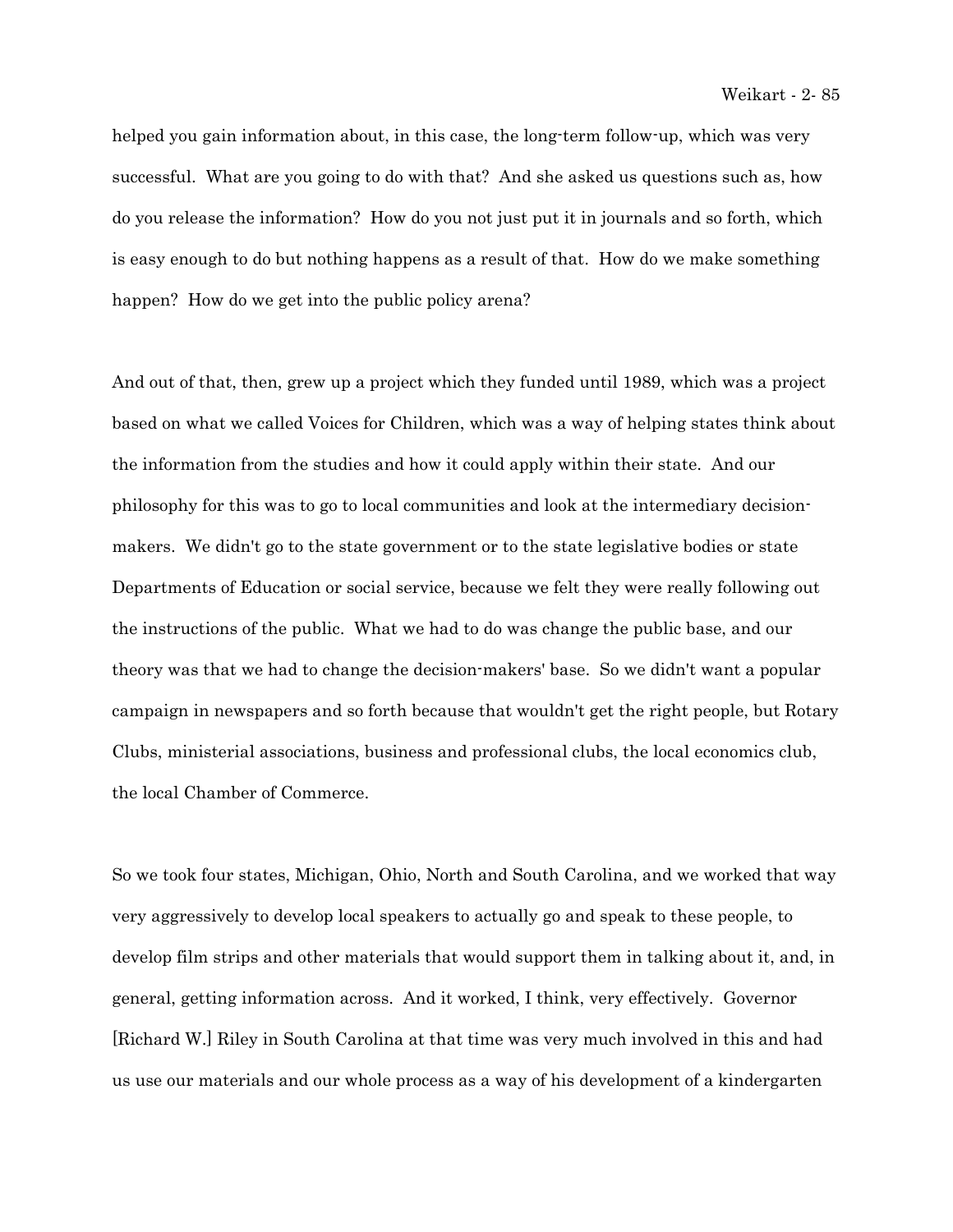program throughout the state and a general tax reform which then also supported some preschool education. So it was interesting to see how we could be of use and how this information people would accept and value. It was especially important that the business community was very pleased that we liked children. They were delighted. I mean, "I have grandchildren, too," they would say. You know, it was very important.

The only thing that really got through was the benefit-cost study. If we hadn't given them the dollars outcomes, they would only regard it as a kindness, but when you could talk about it from a tax perspective, it became a very different conversation. It become one of turning them to the legislators and others and saying, "Well, why aren't we doing this? Why am I paying all these extra taxes? How come we're putting up with this?" and asking those questions, and that illustrates what is still done today, that that level discussion. So the Carnegie Foundation [Corporation] --

## [END TAPE ONE, SIDE TWO; BEGIN TAPE TWO, SIDE ONE]

Weikart: The Carnegie Corporation came back to us during this public policy thing and asking us frequently, "How can you make it better? How can you do broader things? What can be done?" I think that was very helpful input from the Corporation and, I think, Barbara's interest in that. They also asked something else that was very important, which was, "How can you support your institution beyond grants and contracts?" That was fascinating, because I had never thought of it from that perspective of it. So what actually happened was that in 1978 or so, the Foundation set up a press, a publishing arm, in order to say, "Well, this is something that's connected directly to what we do. It's an area where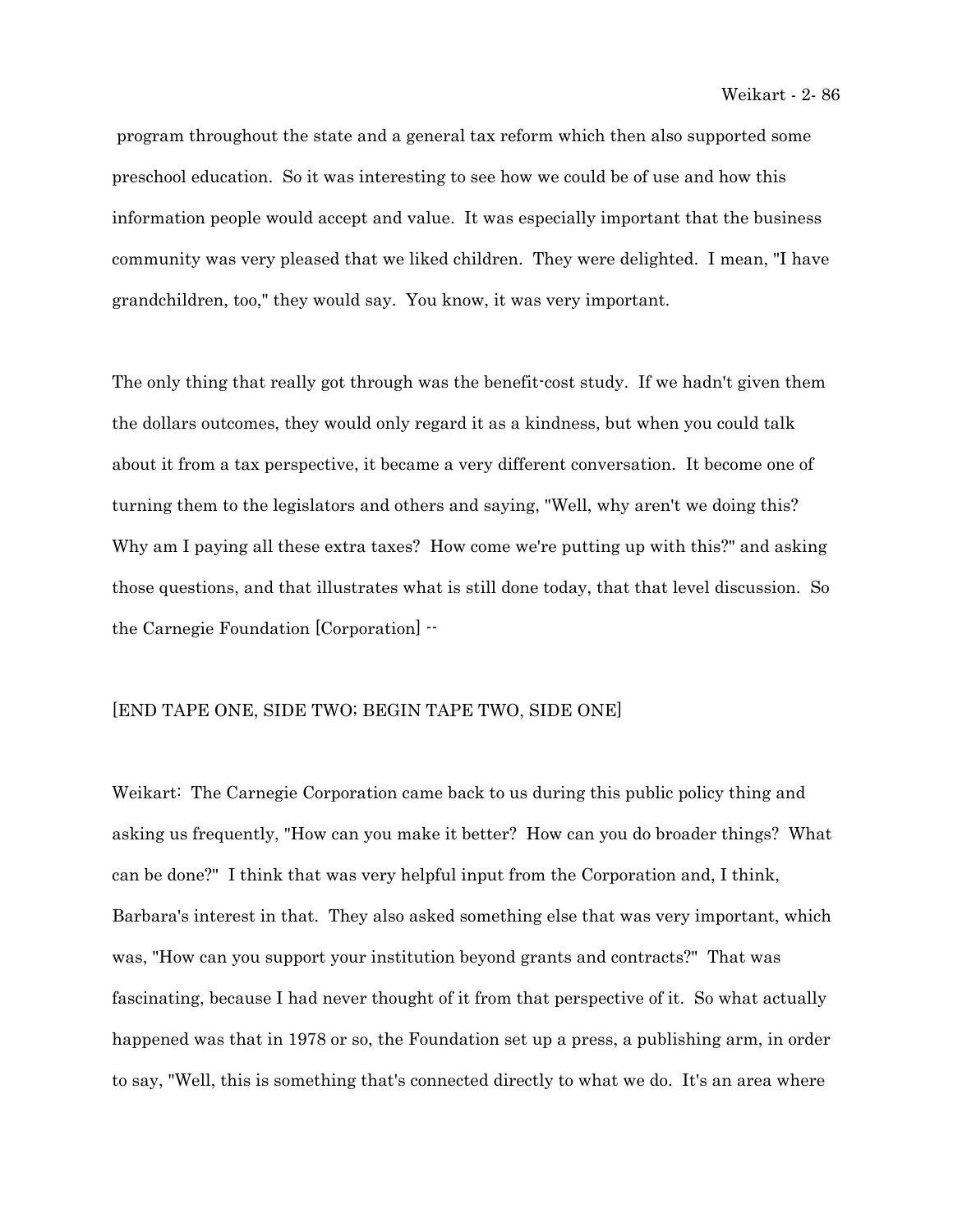we can have a real contribution by making materials available, we can control the costs we can keep it  $\cdot\cdot$  we don't have a marketing arm, etc., it can be reasonable, and we can also make sure materials are available over a long time so things don't become fugitive, disappear, gone." So the press was set up in the late seventies and then, through the eighties, grew and now is not large, but it's a very useful arm.

I think, too, it might be helpful to talk a minute about the High/Scope Foundation itself that during this period Carnegie was funding a portion of it. The Foundation was set up in 1970 as an opportunity to carry on the work that was developed in the sixties, work with infants, work with the preschool child, and work at elementary school, and work with adolescents, so the four areas that we were involved in. Both the work at the elementary level worked at trying to alter curricular practices in schools for National Follow-Through, which was a large-scale project at that point working in many schools around the nation, and our work with adolescents was developed through the summer program which had been established in the early sixties from which the name for the High/Scope Foundation was derived. Everyone always says, well, what does High/Scope mean? "High" for aspiration level and "Scope" for breadth of desire or goal for what we might try to be in the way of service.

So the  $\cdot$  when the Foundation was set up in June of 1970, I asked  $\cdot$  well, I already knew the answer, but that was the point they had to make the final decision  $\cdot$  would they [staff] be willing to switch from the public schools to the Foundation. From a public entity with retirement funds and guaranteed income and salary schedules and all those nice things that provide job security to a new  $501(c)(3)$  with no financial history, no money, no security.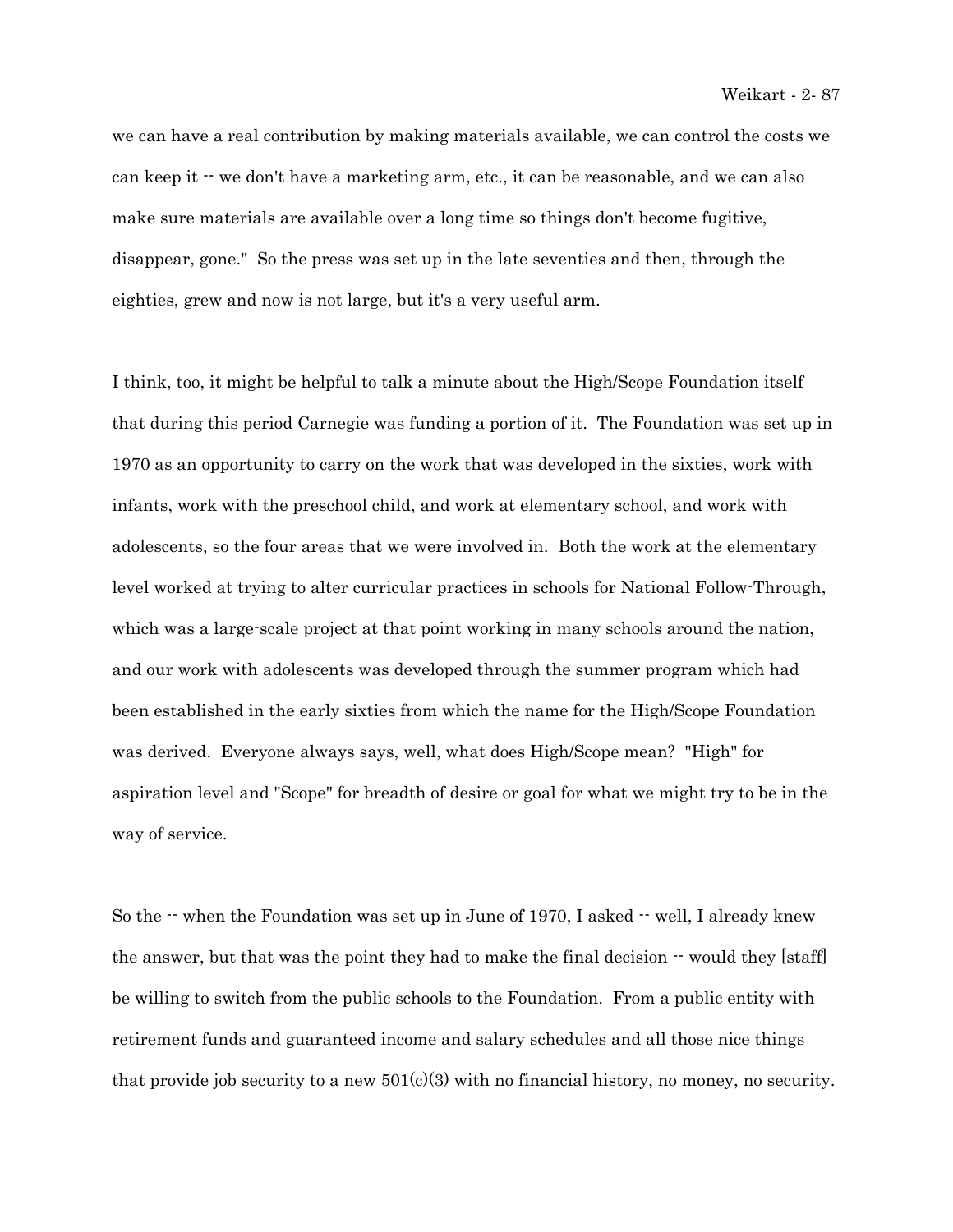[Laughter] And it's fascinating to me, it's always been a bit of joy in heart is that they all transferred, and I felt that was an enormous endorsement of the work and the confidence that they had in themselves, in the work, and in my leadership. So that was always very interesting.

The Foundation today is funded basically by three major sources: the income from the press, income from training contracts, where we work around the country and overseas to help people understand and apply the High/Scope methodology, and another third from grants, contracts, things we do in research and development and services that are involved. So those are the three basic areas that's in use.

I think Carnegie has over the years been an interesting element for us. It's been one of the few continuing funders that we had from  $19 -$  really twenty years, from 1969 to 1989, or 1967 -- twenty-two years -- to 1989 [1968 to 1989]. We also probably transversed with them a whole range of changes within the institution, within Carnegie, certainly within us, but within Carnegie, and we also, I think it's a period of time which impacted the philanthropic field in general. Philanthropy shifted during this period. The way I see it, in the sixties there was a capacity on the part of foundations to fund people who brought in ideas that could promote change. They looked for those ideas. I think that's why they responded to the parent-infant work; it was something novel. It was not typical, it was certainly not safe, a lot of risk-taking at that era and willingness to reach out and try those things. I think both on my part and, certainly, I think, on many of the foundations', as I've talked with different executives over the years, there was an assumption that, indeed, we would find answers, and with those answers people would accept them and programs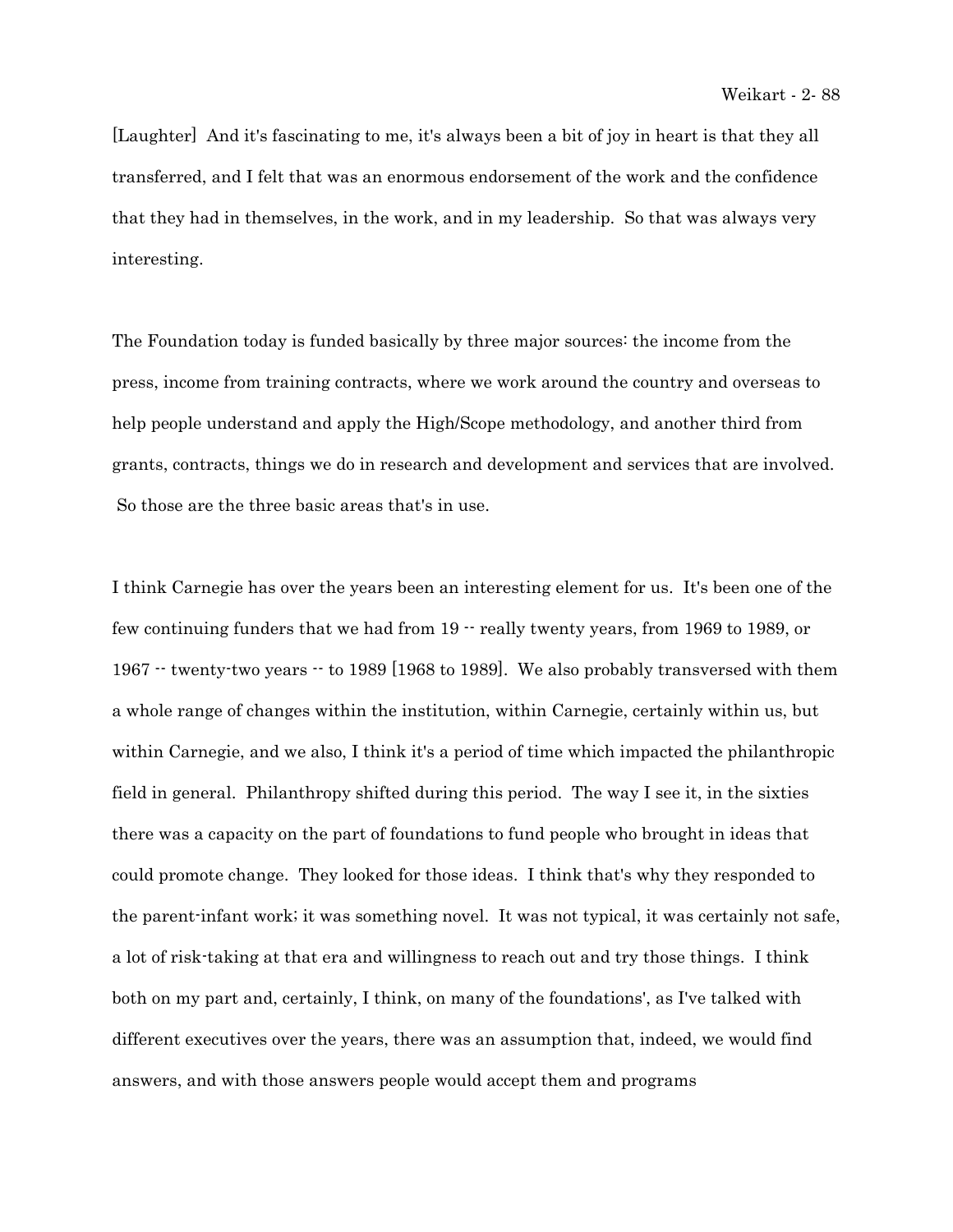would implement them; they would be done. But as we now know, that's not the way it works. Things were discovered. Things came out.

So then there was a sense, a period of disillusionment, I think, in the early, mid-seventies, early eighties, where all these great solutions that came up either didn't work or, if they did work, the originator has disappeared and nothing ever happened and it just didn't function. I think at that point foundations began to take more responsibility in saying, "Well, we're going to set out areas of work that we're going to have people get involved in and systematically work on," and foundations began to then more clearly define their areas of interest and almost say, "If you're going to send us an idea, it has to be in this area if you want it seriously considered." And I don't mean it in the broad area of early childhood; I mean very focused in the broad area of economic studies or something. And that certainly seems a reasonable request, except I need to convey a sense of narrowing of opportunity that occurred in working with foundations. In a sense, the project officer became much more a determinant of what was submitted and less of a responder, a colleague, in thinking about it and maybe making it work.

Q: In other words, when you describe the interaction you had with Barbara Finberg over some of those things, that that was  $-$  that would be the way you would characterize it, that it was -- it was --

Weikart: Well, Barbara, I think, would represent the work she did in counseling us about getting more dissemination aspects that reflected both the need to move from a more parochial "We did our project, we published our results," into taking it beyond that, and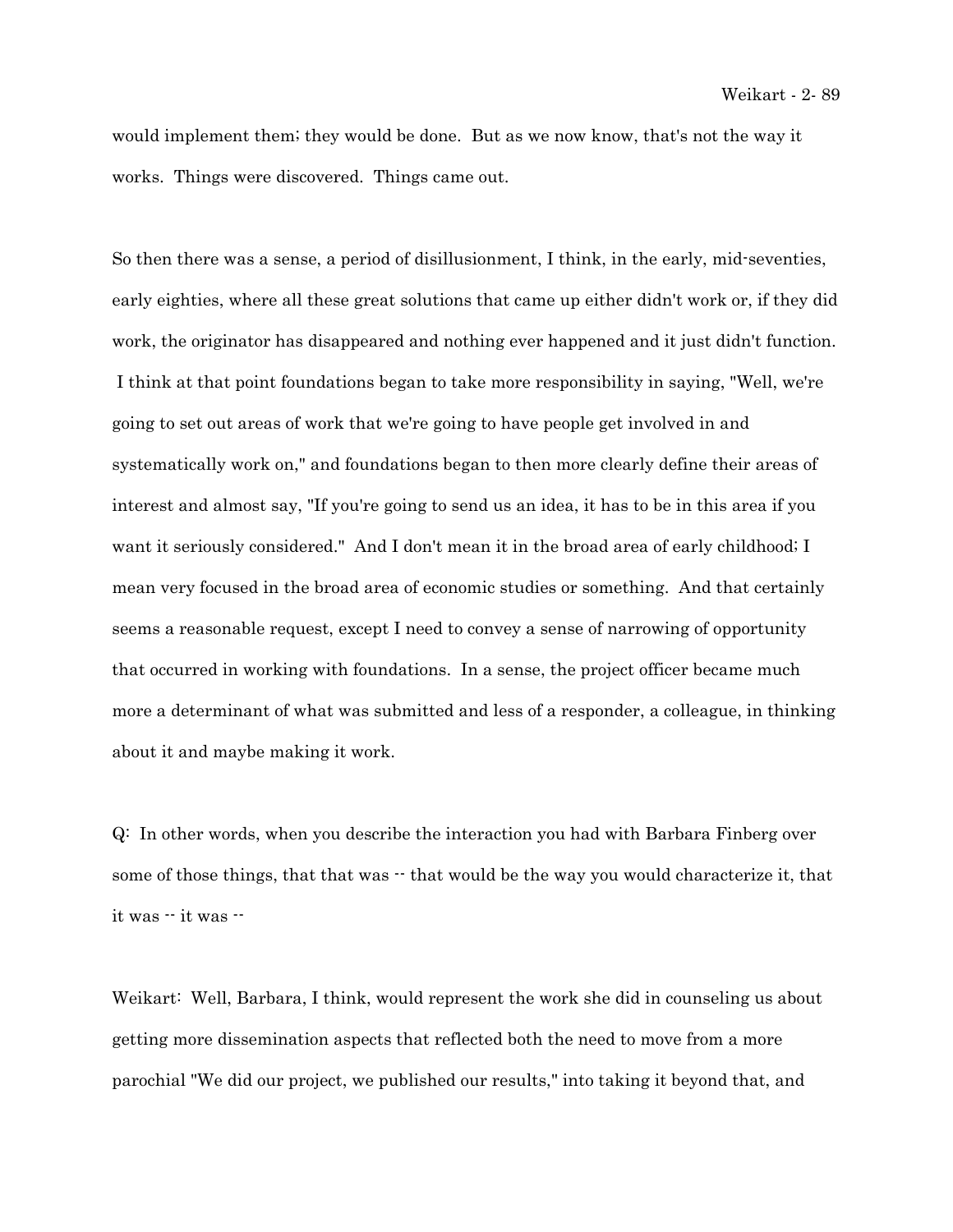also a very refined or positive reflection of the field, saying, in my judgment, I think Barbara, in a sense  $\cdot$  I'm putting words in her mouth; I don't know if she would say this  $\cdot$ but that you hear some issues you have to think about, like longitudinal stability of the institution, how do you set that up, and asking me questions that my board was asking as well, but it was interesting to find an outside party asking the same questions.

I think then what's happened more recently is that the foundations, and Carnegie's included in this, have begun to actually become contractors for specific pieces of work, such as, in Carnegie's sense, Starting Points, where they funded infant programs in different places in the country, or Turning Points, the adolescent work where, you know, you send in your proposal from these selected states, and we will award five proposals, etc. That means that there's been a whole shift from the Carnegie or philanthropic  $\cdot \cdot$  because they're not the only one doing it  $\cdot\cdot$  which says, in a way, the board of directors and the staff officers have taken over the direction of the work. This is almost the same, then, as what the federal government has done by its laying out, specifying periods of work, direction, things that should be done, "We want work in this area. We don't care about those areas over there. We want it here," or, "We have money from Congress for this area, so I'm going to spend it in this means." But the foundations have done the same process. And why not? It's their funds and it's their staff and so forth.

The problem is, I think it's shifted the relationship, that people without money who have  $\cdot$ dealing with real problems, real issues, have no place to turn unless they're responding to a very narrowly described or prospective proposal area. On the other hand, the institutions with the venture capital, if you will, the ones who can take the big risks in the field, are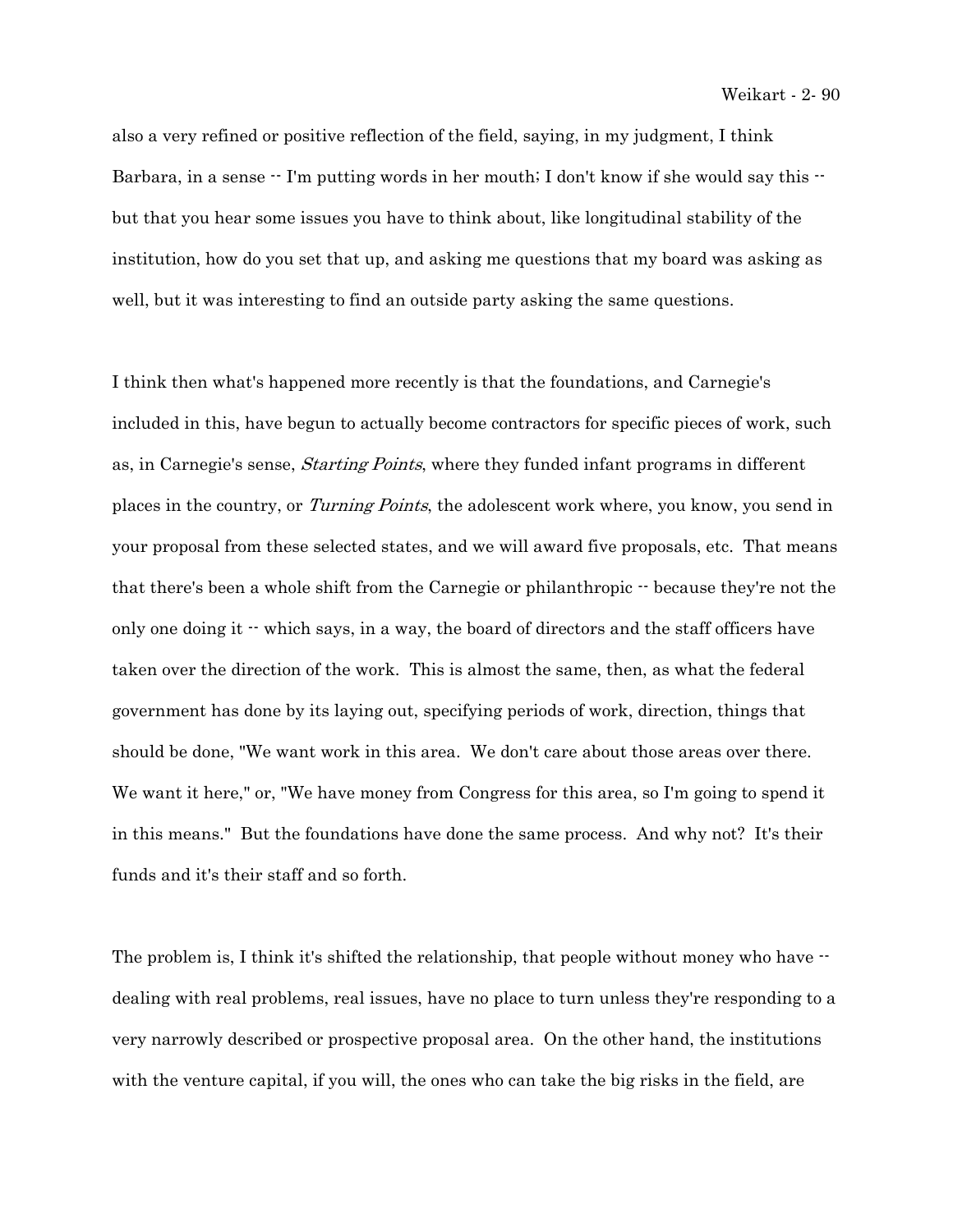now saying, "Well, we're going to do it this way." And probably even more questionable is the boards of directors, who may or may not be expert in the fields, are laying out courses of study and work. And so there's  $\cdot$  And then ultimately this throws, then, the project officers into the person's, in a sense, spending their money instead of the public's money or the field's money. So, instead of just being accountable and responsible and charged with finding innovation and processes, they have taken on more, they're saying, "Well, this is the course of study I want. I'd like this policy paper prepared. I'd like this task done," and choosing those people who can do that. Again, it's their funds. Why not? But I don't think it's forwarding the innovation.

I can see a reason for that, because there must be enormous frustration on the part of foundations, Carnegie especially, which has been so innovative and so influential, in the fact things haven't moved so fast or beyond or haven't changed. The public school problems are still the public school problems. They aren't any different. A new reading program will be launched next month or next year or three years from now, and it'll have the same problems that we had in 1970 or in 1960 or in 1955, when I first met Clark Trow. There must be enormous frustration those changes aren't there.

I think there's probably one major area of that is very difficult for the foundations to deal with, and institutionally it's the space I've moved to, which is that at the point you do work and get the stuff done, you reach a point when it is ready to, in fact, break into new ground, do new things. For High/Scope, it's development of the High/Scope curriculum, now ready to go to large-scale national work, with thousands of trainers, with hundreds of thousands of children, and to take the responsibility of saying, "This is the benchmark.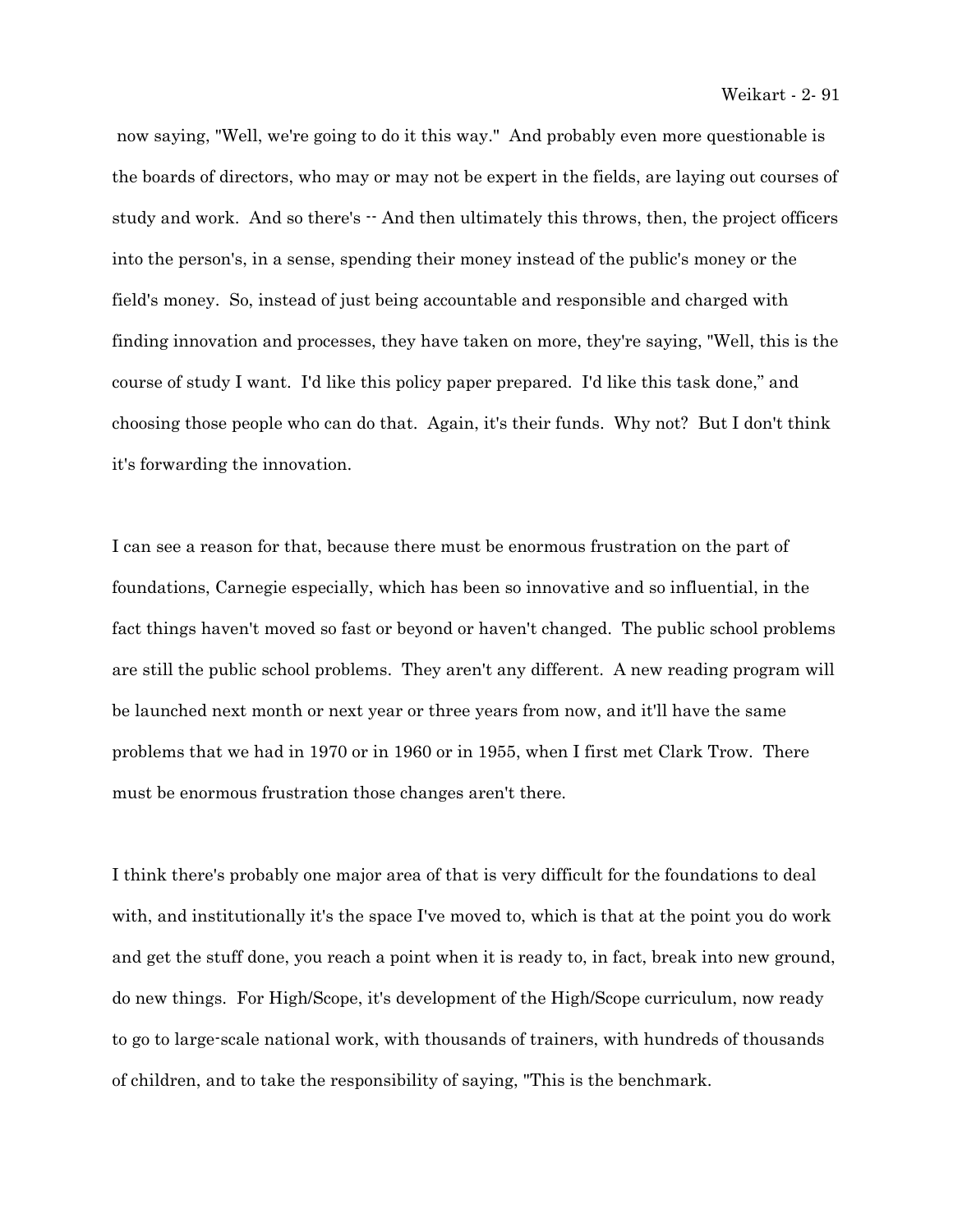You have to be at least this good if you're going to work with kids." Now, you can be better, because there's enormous to be known how we integrate the arts into early education. How do we integrate movement? How do we integrate music? Things the brain researchers are point out, that this is the window of opportunity and we don't do it. We wait till later, like teaching foreign languages, not the languages, per se, but the sound systems. Three, four, five is when you  $\cdot$  birth to five is when you do that, certainly before seven or eight or nine, but we wait until senior high school to teach them. So there's lots of things that can be done, but somehow we have to accept benchmarks, that no program should be of lesser quality than this.

It's interesting, because, in talking with several foundations about this problem, they have said, "Well, this is not our problem. This is the problem of the federal government." But it's interesting, the federal government, I don't think, can respond to this because they're not in the business, in education, of working towards specific systems or models or things, though recently they have begun to put in using only programs that are validated, but they haven't set any standards for validation, so almost anything goes. So it's an interesting problem of what next, what to do next. So I think it then swings back to the foundations of how inventive can they be and what is the new focus that they can put stress upon, how can it be moved through. So from my own personal development's perspective, that over the last forty years I've taken a concept from "Don't do it. It's going to hurt the kids," through to demonstrating it can make[1](#page-27-0) massive, long-term difficulties, much to the benefit of society, way beyond just helping a couple of kids. Then the question is, in a brand-new field, of how do you put things broad scale, wide scale, or "go-to-scale," as it's called. And

i<br>Li

<span id="page-27-0"></span><sup>&</sup>lt;sup>1</sup> Read "correct" here instead of "make". -- D.P. Weikart, 8/99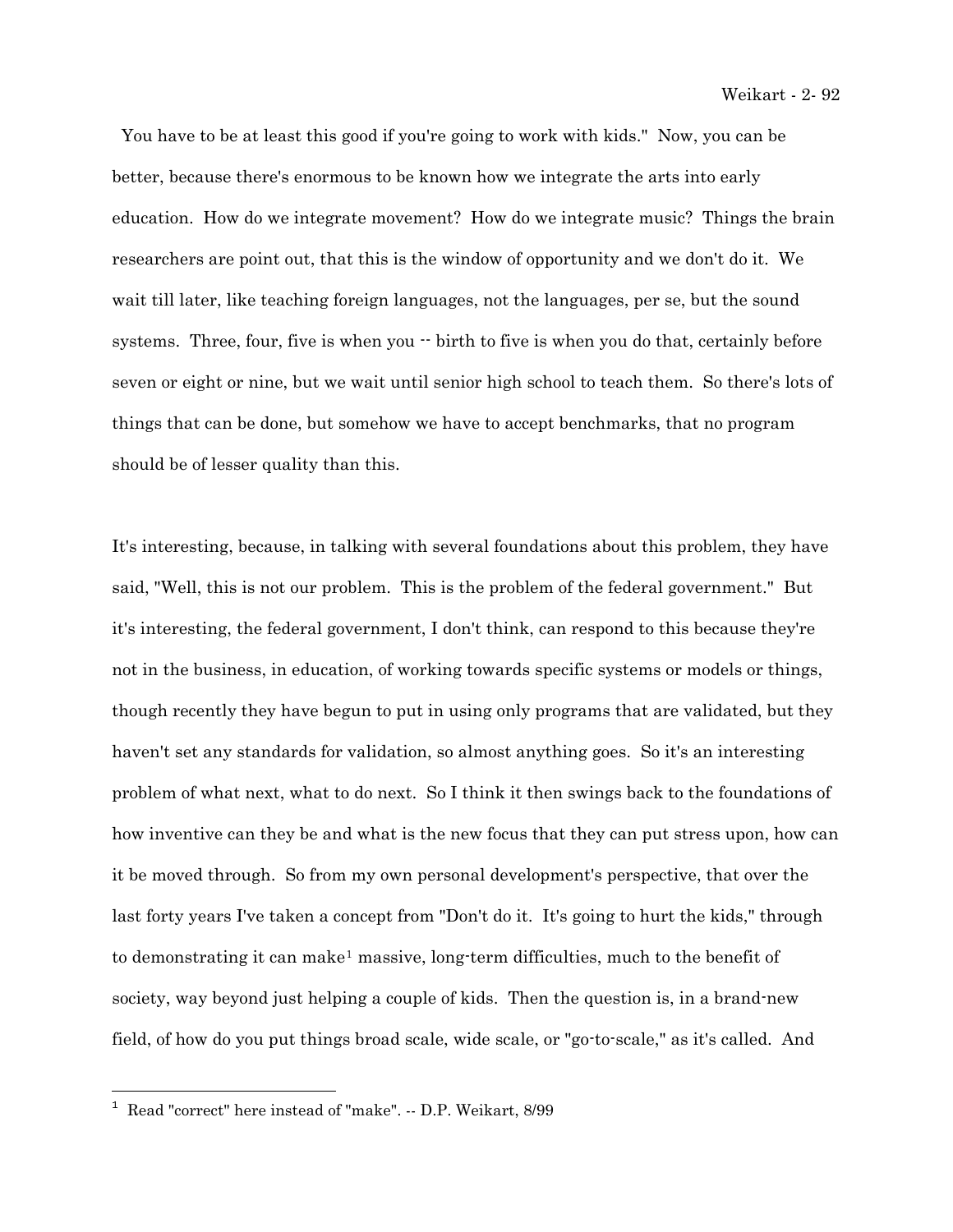that's fascinating because we don't have much evidence about programs that have gone to scale. We don't  $\cdot$ - I'm not quite sure how you do it.

Now, we do in the commercial world. We'll produce a product, it's advertised, it's sold, it's put in the supermarkets, things are put out, but it's a commercial transaction and the evaluation is whether it's sold or not. It's a very straightforward function, and the people funding it have enormous goals of doing so. If I put in a million and it really goes, maybe I'll get twenty million back. And in education, it generally doesn't have it. It's interesting to note that the most marketing that's done in education has to do with child materials, which are things they can consume and use in a year and then have to be repurchased, and these are always around the least interesting things, like worksheets and numbers and sound systems and things like this that are not terribly interesting. The important things like processes of education have little market value and are ways of thinking about children, ways of interacting, and those are more difficult to disseminate, and they also have no commercial value. So it's interesting at what point do foundations look at this kind of issue and see what can be done.

I guess I'm  $\cdot$  oh, and the other thing that foundations are doing increasingly now is they're geographically focusing their interest, and very narrowly. Carnegie is unusual, and it's maintained a national interest and has sustained that over time and has not reneged on it. Though they do have some focus on a few special areas, geographic areas, they have generally been very, very open to this, and that's not typical of most foundations, which have a much more geocentric location, point of view. They're tied more to a state, a city, or an area, and some major foundations do that.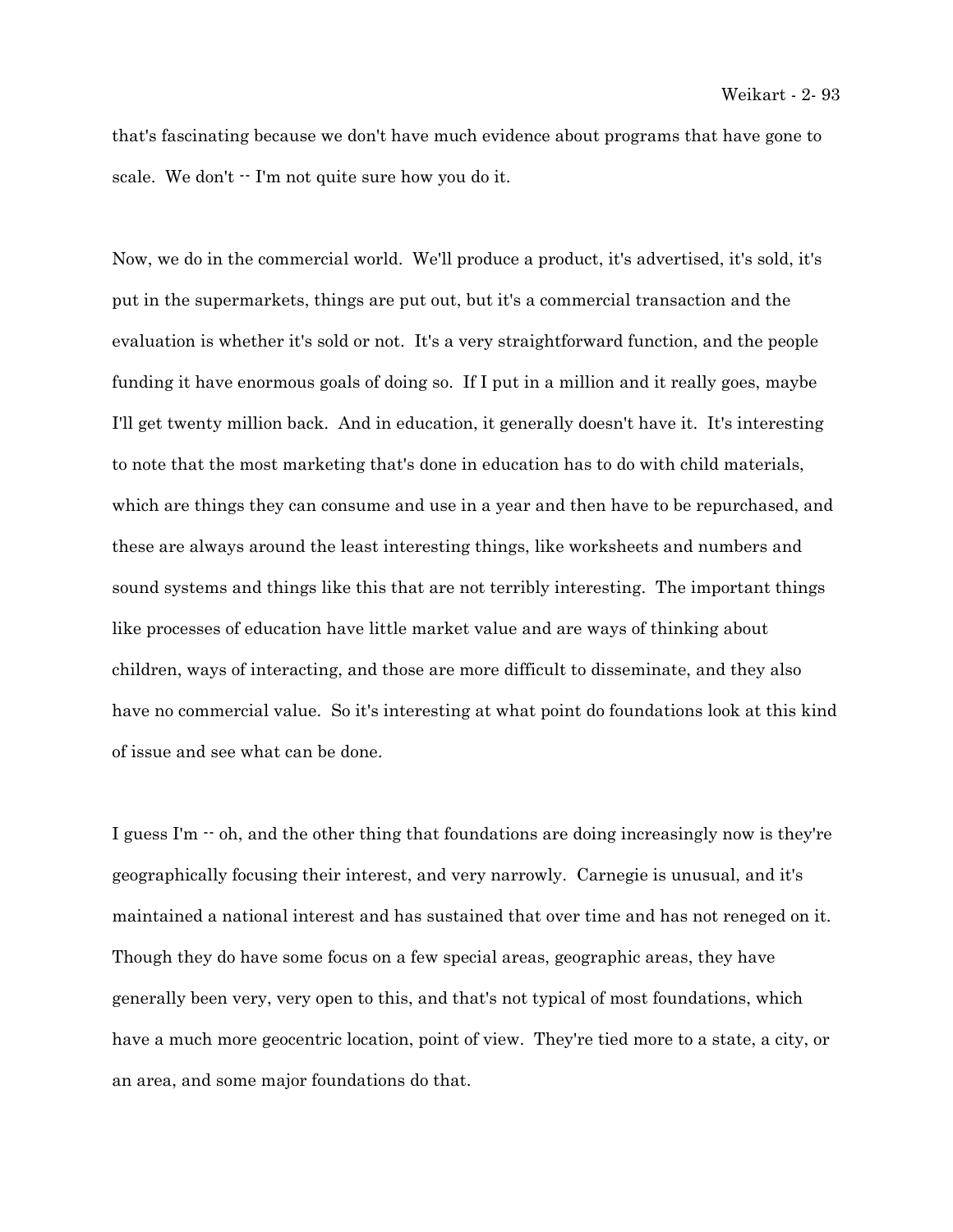One foundation in the South which has some eighty to a hundred million dollars to spend every year. There are two men in charge and three secretaries, and they write five checks, and it all goes to one city. It's wonderful for the city and builds a great many buildings.

Q: A question. In this -- You may have really covered it when you talked before about Carnegie  $-$  sort of you've known it through three stages or phases. Were those specifically what you were discussing before, you know, sort of taking ideas over the transom versus, then, sort of this middle ground to actually becoming the operatives themselves? Is that what you meant?

Weikart: Yes, that would be the thing.

Q: Where you're not tied to personalities?

Weikart: No. I think the  $\cdot \cdot$  probably someone who works with the philanthropic field may have a stronger sense of exactly how that's evolved, but it's not unique to Carnegie, but I think it's would be an interesting discussion as to what's the value and how it comes out and whether it works or not. My own sense is that change is  $\cdot \cdot$  you have to have true believers in change. You can't send out an RFP [Request for Proposal] to a state and ask them to send in a plan to work with adolescents in five communities. I just  $\cdot$  you don't have the heart there.

I remember coming to New York in the early days when Higher Horizons was here. That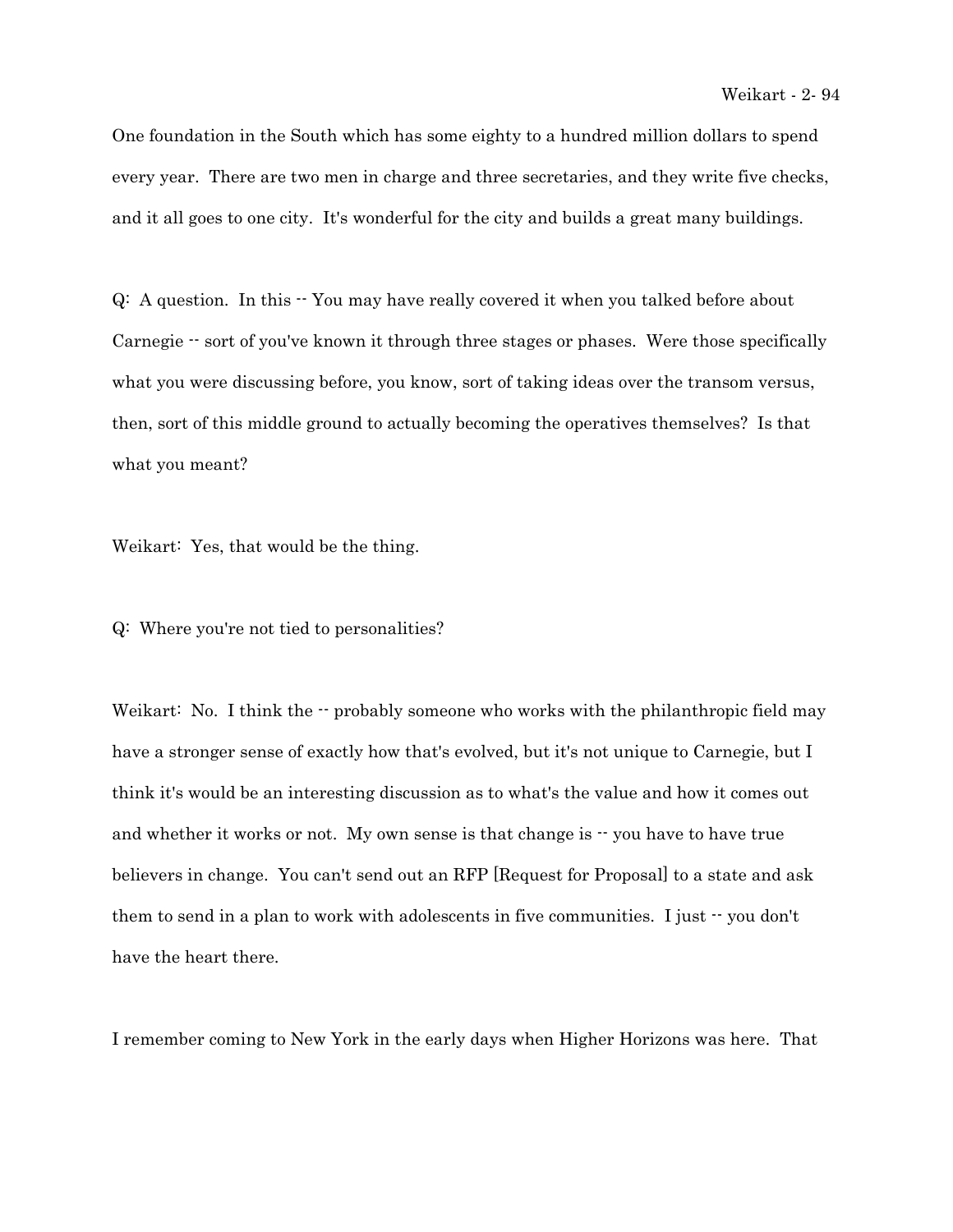must have been mid-sixties at that point, or late sixties. I came to see the man who was in charge, and I didn't; I saw the man who was currently in charge. And he  $\cdot$  the Higher Horizons program was a junior high program designed to motivate children, youth, to do better in school and go on into college, and it had a lot of after-school programming and it had teacher involvement and all kinds of things.

Well I came here perhaps three years after its great success, and I met the man in charge, and he had a desk in the hallway of some elementary school, and he had a secretary sitting beside him, and he had no idea where the programs  $\cdot$  which schools the programs were in and how well they were doing, and he just knew he had to fill out this paperwork and get it in. I asked where the man was who had originated the study. Well, he had been promoted downtown to Livingston Street here in New York to do some work in some other area.

And in a way, that is the cycle of invention and success and then disappearance that is so common, I think, in the education field, where we are really committed to a sort of great man, great woman, theory of how/why things work. There's one person, and it works because that person in it works within their range, and then it doesn't work beyond that. I think we've really not accepted the challenge of working with the evidence that has come out of a number of projects, that say these are things we need to do as a basis for what we do.

Q: Is that true in part, then, because -- I mean, are these foundations really able to really successfully evaluate programs like yours? I know they hire people to go do it, but are they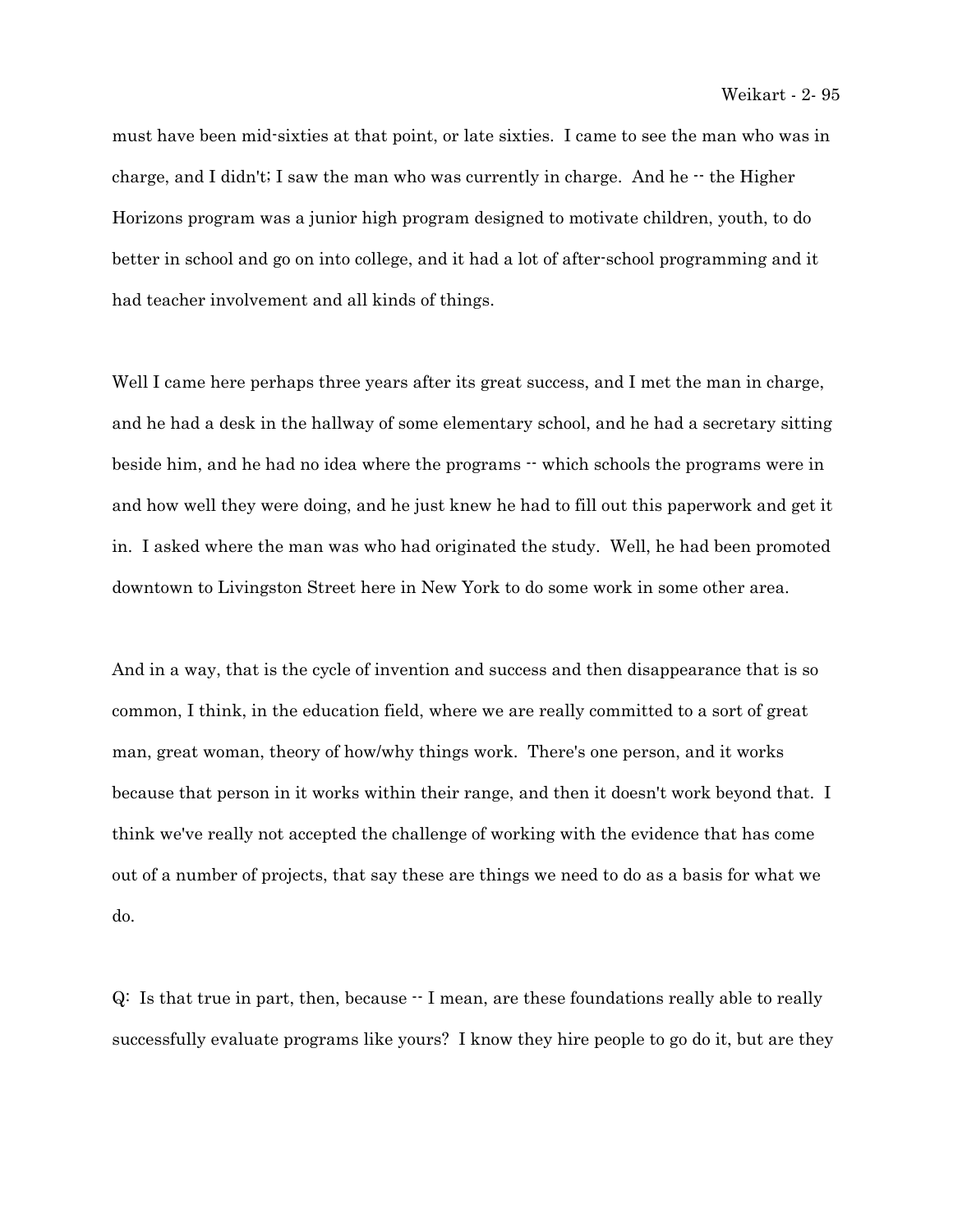able to, if you're not trained, to really think through the issues and the problems and the long-range impact, the kind of work you do?

Weikart: I'm not sure what the implications are.

Q: In other words do you think they're evaluative?

Weikart: I mean, work like High/Scope's preschool program has been very clearly evaluated. There's no question of it. It's been reassessed, reanalyzed, stretched, looked at by a various range, even to the point of redoing the reanalysis of the data itself, and they find the same outcomes that we find. So there's  $a - I$  think the analysis is there. I think in a number of programs that there is  $\cdot$  they've been difficult to assess. They don't know what they are; they're just processes.

We have a number of programs, of course, in wide use in this country where the data do not support the project. A good example is D.A.R.E. [Drug Abuse Resistance Education], the drug treatment [education, not treatment] program. I think almost universally the evaluations by independent evaluators have indicated that the billion dollars spent on D.A.R.E. is not well spent, and often  $\cdot \cdot$  in that case, primarily for developmental reasons, they're targeted at the ten, eleven, twelve, thirteen-year-old, basically ten, elevens, and that's not the age. You can get absolutely beautiful results with any project with tens and elevens. They're with you all the way, but at twelve and thirteen you begin to get the hormonal shift and the change, and by fourteen, fifteen, these are independent thinkers, and what they thought at ten does not relate to the independence they perceive themselves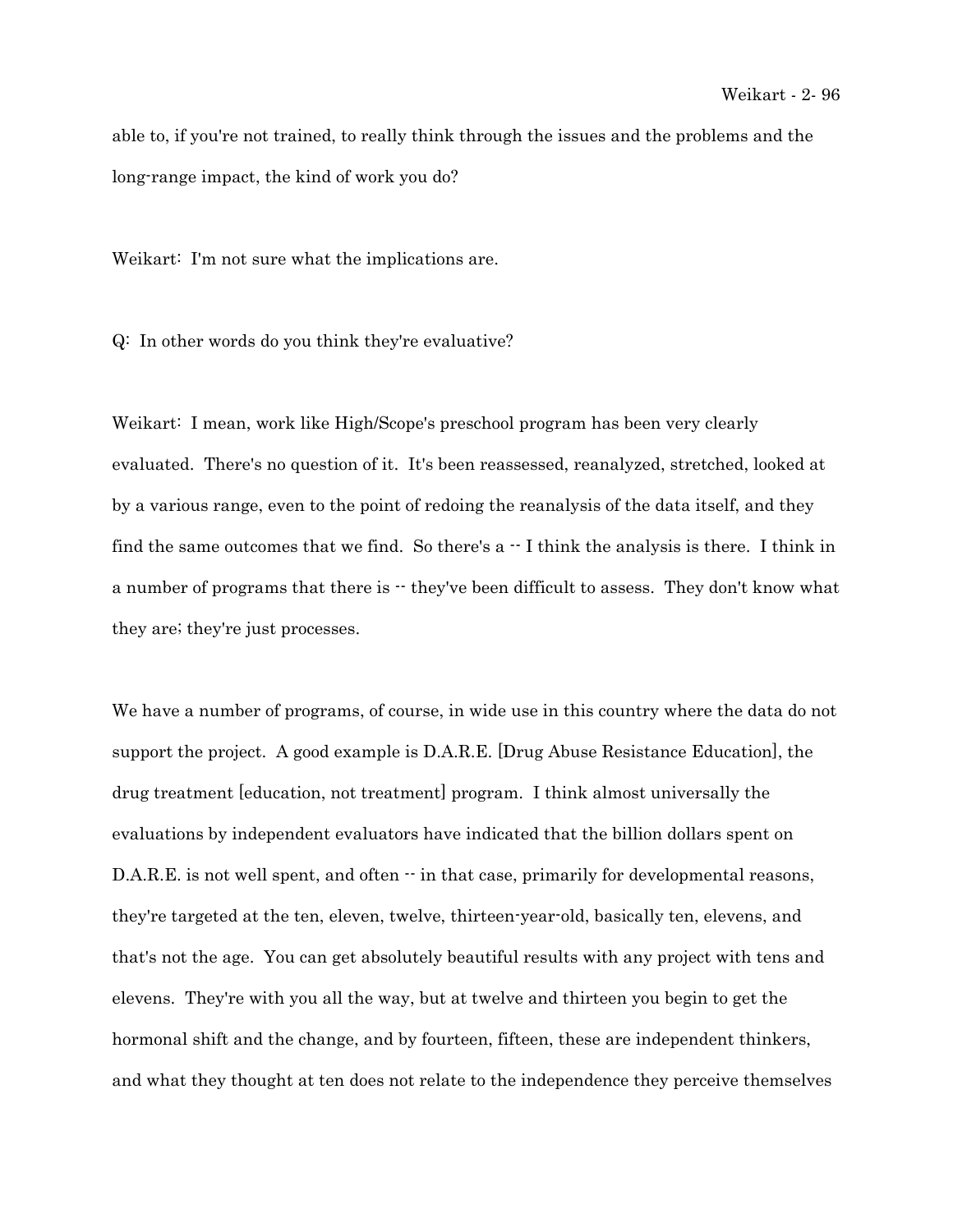as having at fourteen. So a project like D.A.R.E., which focuses on drug training at this early stage, has not demonstrated long-term success, but you can't convince anybody that's not true. So federal money goes into it, local money goes to it. Even in my little community where I live, they put \$5,000 a year into the D.A.R.E. program, which they can ill afford. It's interesting where, here, research has been contrary just to popular opinion, and so it doesn't have any impact at all. So it's a mysterious event.

Q: Comparing Carnegie to other foundations that you may have worked with, how do they compare in terms of evaluation? How do they think about it as opposed to other terms?

Weikart: Carnegie has been very important as a group that has asked for evaluations and has been willing to pay for them. A number of foundations will ask for an evaluation but have no interest in paying for it, but Carnegie is often asked that. In High/Scope's sense, the projects themselves, the preschool projects, were paid for by state funds, the actual operation. So the evaluation component was one done directly with Carnegie. That they funded the evaluation. That was their component of it in that four-year period in the seventies where they were funding all of our long-term evaluations. They were very interested in long-term evaluations.

So there was a sophistication at the level of saying, "Yes, we're aware that projects need to be evaluated during their work, but do they have any impact?" That's a question not often asked by anybody. I mean they want to know at the end of the project what do you have and not what the long-term impact has. And if we're data-driven, we have to ask that question because it's very easy to get short-term impacts on any project. We've done an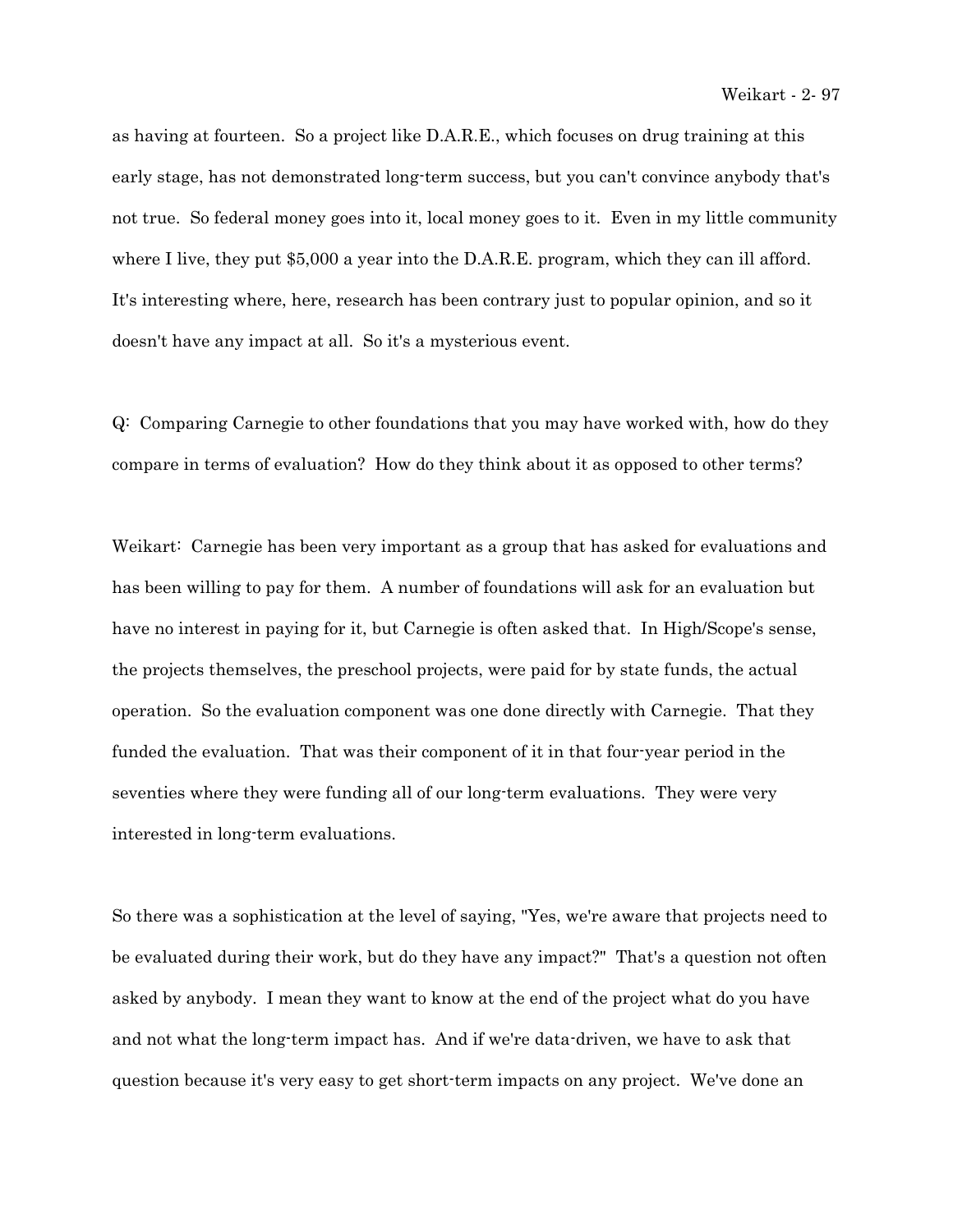international survey with some 5,000 parents asking them about the quality of the preschools their children attend in fifteen countries, I'm sorry 21,000 parents from fifteen countries, and less than one percent in any country has a problem with the preschool the kids attend. So you can always get evaluations that are very positive. It's when you get inside them and really tease them apart and look for really serious issues that you get a difference.

Q: You did say yesterday, too, you thought that this was true of a lot of foundations, that I it's -- they just sort of look at the number of dollars that have gone out for things and you know, when you can't really necessarily quantify or qualify what you've gotten at the end, that it just sort of cuts into that -- you know, the ability to sort be risk-takers.

Weikart: Well, I think one of the most interesting things in the United States is the role of the foundations. When I work in other countries  $\cdot$  Britain, for example, has a number of foundations. They think, though, 15,000 pounds is a big grant. So the foundation size simply isn't there for large projects of various kinds. So there's a lot more government funding, almost equivalent of foundation funding there. But outside of that, in most of the countries I've worked in, like Latin American countries, there basically are no foundations. Foundations are a fairly U.S.-specific event where philanthropists have put their resources into this type of work. So the development of risk-taking is perhaps a good example of the frontier mentality in the United States. We will try these things. And that, I think, is something that the foundations need to preserve, this risk-taking on new, novel, unpopular ideas.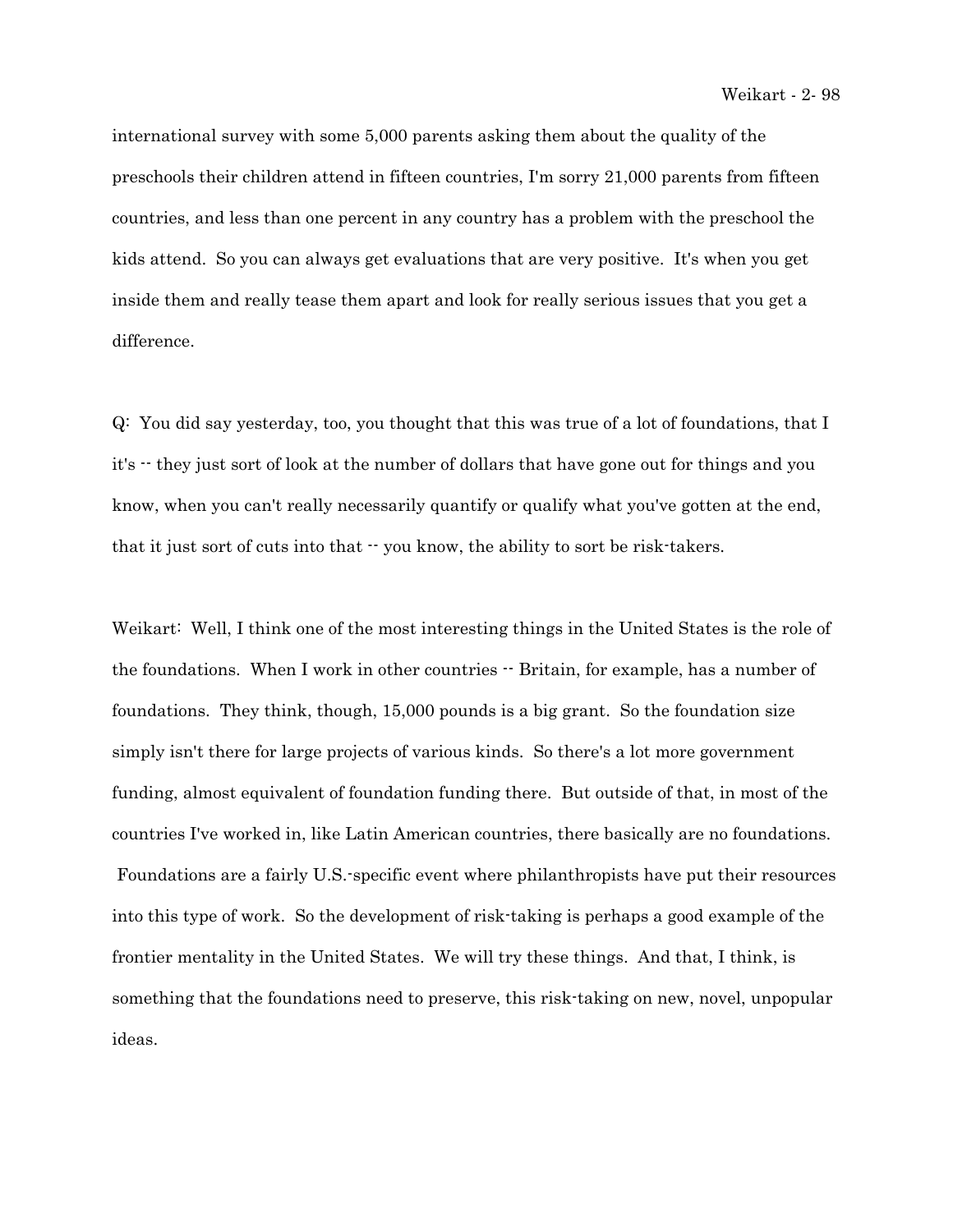Q: Other than the issue of not being able to accomplish what they thought they could, talking back about foundations going to be -- towards more centralization and ownership of their own ideas, what are some other reasons in the American culture and political process that you could think of that might account for this shift?

Weikart: I think that there's also a secular change. In the fifties and sixties, there was a dynamic societal shift. The Civil Rights Movement in the late fifties through the early sixties was definitely a point of moral and physical action within the country. Laws had to be changed, people's opinions had to shift, new viewpoints had to be attempted and tolerated. Even among the most liberal, things were different. But that also was energizing. In the late sixties, of course, was the Vietnamese War protests, the Free Speech Movement, the whole societal shift that entailed. So there were energies at that point that allowed for the risk-taking and the venturing and so forth of foundations. I think as the changes have occurred and the society has become -- Cold War over, the kinds of just overall shifts, plus the extraordinary increase of assets the foundations have experienced has introduced a whole notion of much more conservative, much more conserving kind of orientation. So I think we have to give a lot of credence to the large, macro issues of the times, as compared to individual choices and decisions.

There are still foundations that are still very risk-taking, and some of the new entrepreneurs who have set up these foundations, several in Seattle from the Microsoft entrepreneurs, who have put in very small amounts of money but commit some of their own time to it, so you not only get your \$10,000 check, but you get forty hours of investment or one day a week or something that's involved. So there's a lot of alternative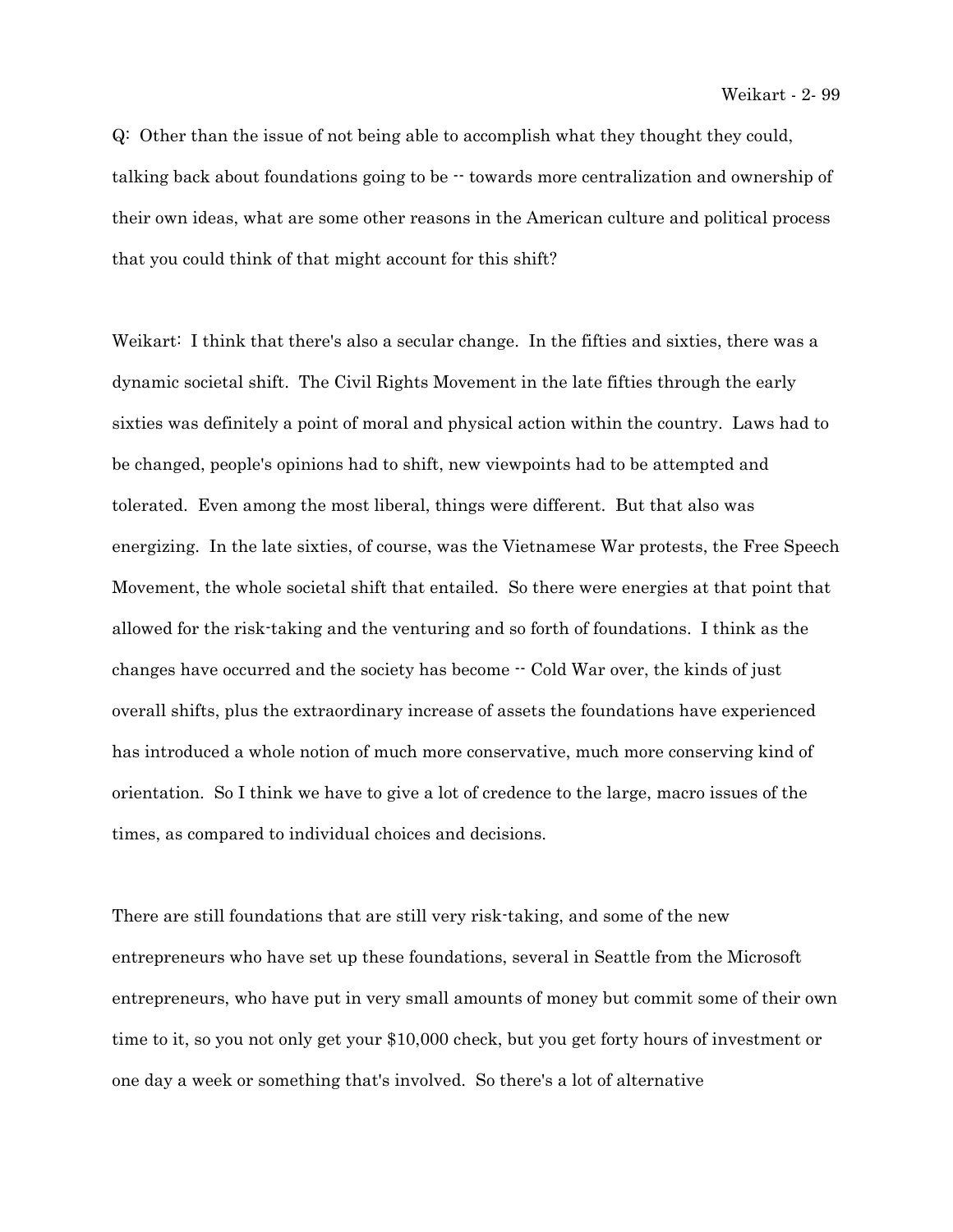strategies being developed which may set a whole new pace in philanthropic undertakings. And, of course, there's been the predictions, too, that philanthropy will become actually a massive financial source within the country, particularly in some of the current  $\cdot$  if the current wealth in the software and technology industries are  $\cdot$  is, in fact, preserved and put into some public-service form. There are huge amounts of money coming on stream that are far beyond anything which we look at today. If Bill Gates would decide to put even half of his wealth into a foundation, it would be bigger than the next three put together. So some change is coming downstream with lots of these kinds of people.

But I think the biggest challenge we face is this notion of, can you go national? Can you take ideas from small scale to large scale? And can you insist upon a level of quality that would benefit the participants and the nation? And that's a hard topic, because there's no easy -- there's no clear avenue for that to occur.

Q: That's what you're moving on to now.

Weikart: That's our goal as an institution. The other interesting thing that's come out, too, is that much of the work that's been done has been focused on the idea of doing something, like working with infants or working with preschoolers or working with adolescents or providing creative dance or-- it's in this conceptual chunk. Some studies that have come out, some of our own, have indicated that it is, in fact, how you do it, not that you do it.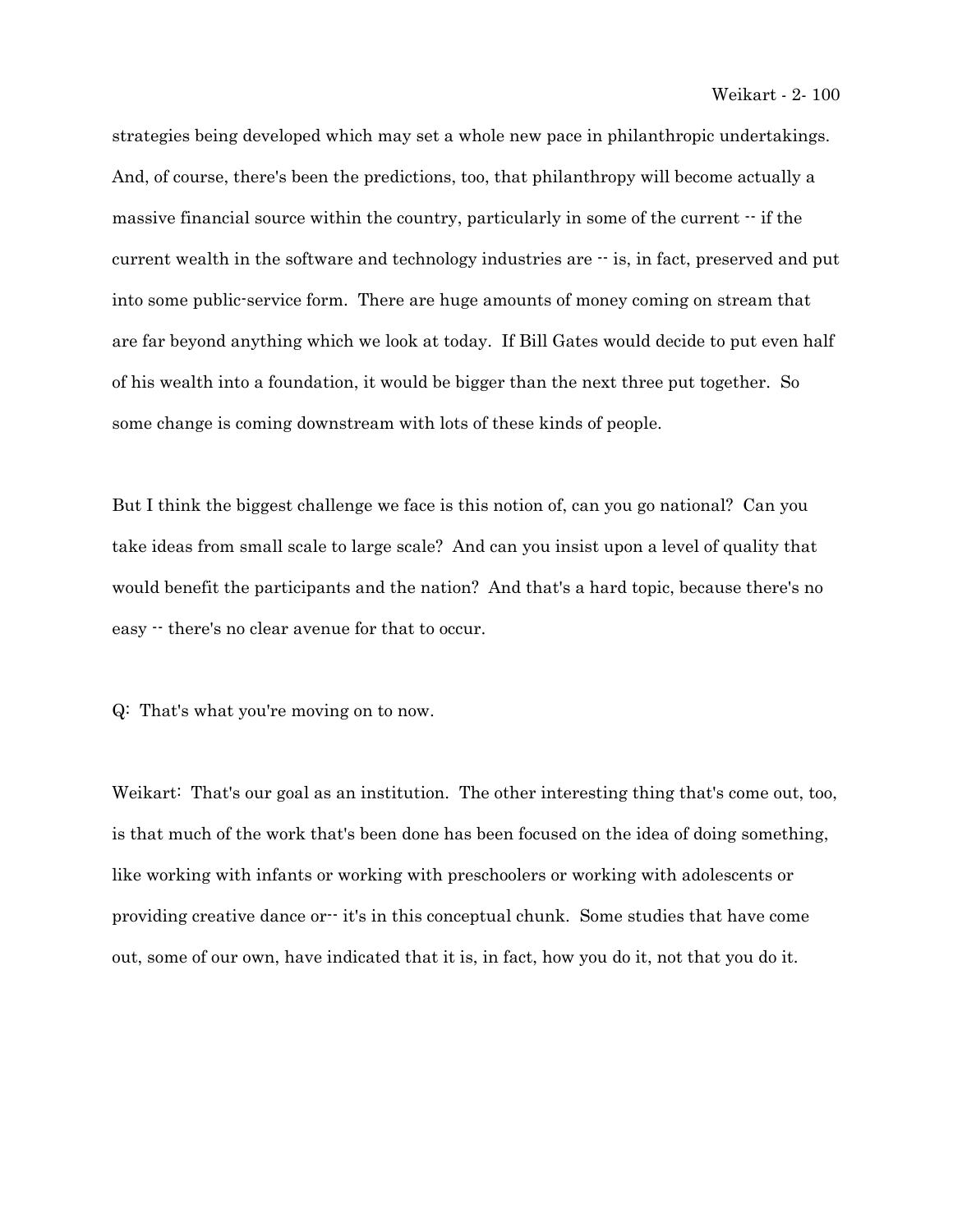Another fascinating study that we've worked with and that Carnegie funded in the seventies was the comparison of three curriculum approaches, because we felt that in the sixties, that we were getting success in the preschool but was it a method or was it just simply that three-year-olds had this opportunity to be with strange adults for several hours a day? I mean, is that all that it takes? And one of the fascinating things that's come from this study, which we call the High/Scope Three Curriculum  $\cdot$  our curriculum comparison study, studying three curricula  $\cdot$  is that the programs that are organized around telling children what they need to know, really getting them conversant with math and numbers and simple multiplication, addition, subtraction, letter recognition, simple word-recalling, writing down simple stories, simple words, doing worksheets, these kinds of things, where the teacher must be in charge and direct the child to efficiently accomplish these goals, that those programs do not assist the child effectively. As they go through elementary school, they don't achieve better, even though they've had two years of extra academic preparation, as compared to children who come through other, more child-centered methods. And the second aspect is that these kids who come through that way show a degree in school of behavior problem leading to about fifty percent of them being seen by the schools as emotionally disturbed, and then as they go into teenage and young adulthood, they show up as the problem worker, the child who's more likely to be arrested, the one who, unlike others at this age, young adulthood, are getting married, establishing families, they're not. There's a lot of irritant  $\cdot$  irritability. Indeed, one of the saddest parts of our data is that one third of these kids, even at age twenty-three, report that their parents don't think they're doing well, while none of the kids in other methods where they're a lot more childinitiated, oriented around child planning, child decision-making, child problem-solving, where you're not dealing with numbers directly but indirectly, these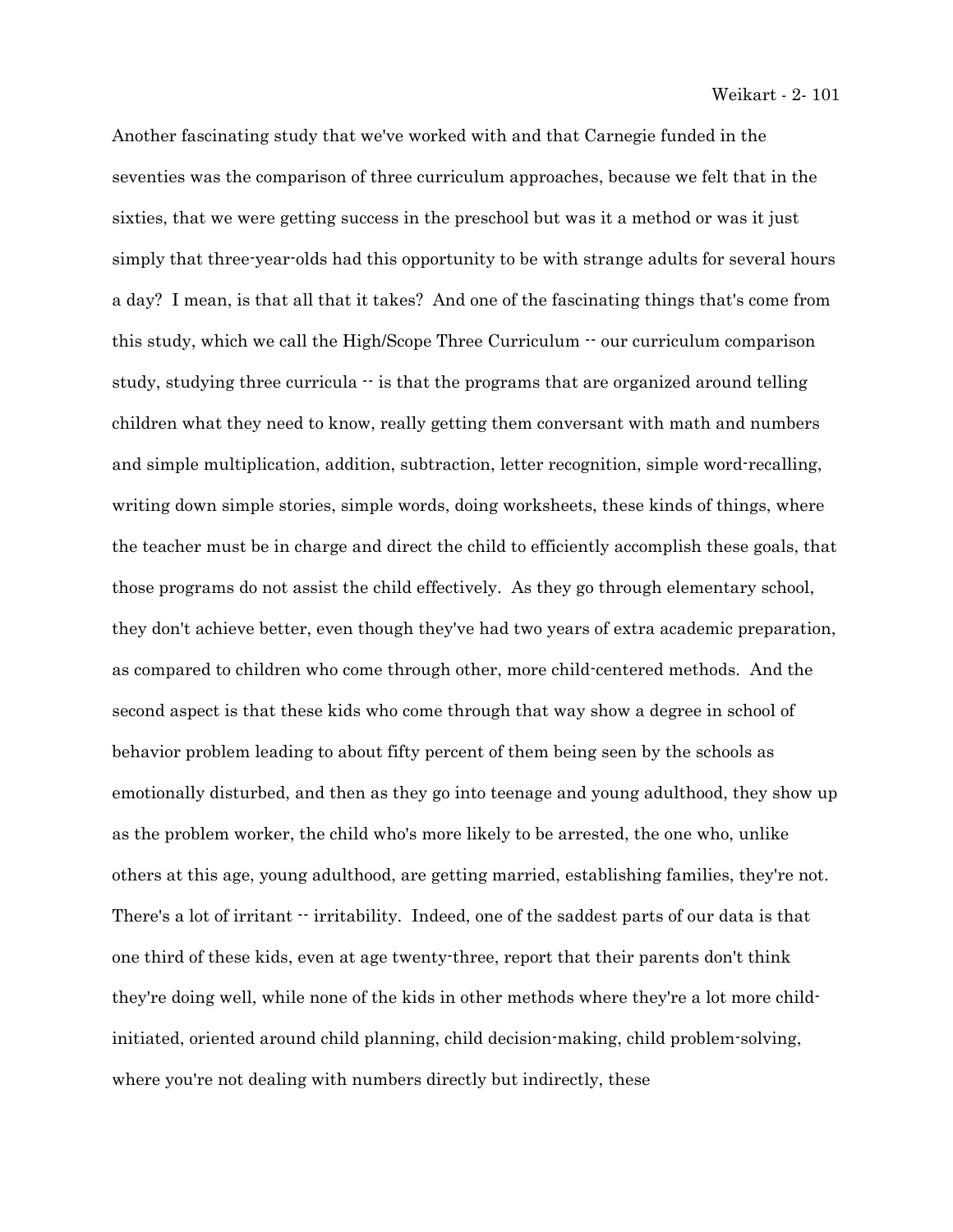kids don't find that. They're doing just as well in school, and out of school they don't have these problems. They don't have that irritation with the community, don't have that irritation with the family.

One of my colleagues said it's almost like the kids in the direct instruction programs are being taught so much and so hard, they don't get to make any decisions. Then at age fifteen, nineteen, twenty, when they get to make decisions, they make the wrong ones. So it's a fascinating thing, because out of these kinds of studies are coming --

## [END TAPE TWO, SIDE ONE; BEGIN TAPE TWO, SIDE TWO]

Weikart: It's fascinating that there is this growing conception, I think, that we have not been able to function with what is  $\cdot\cdot$  what Charles [A.] Murray has called "the underclass." I guess everybody -- I can call it the underclass, the American underclass, in other words, the inner-city urban kids or the rural, really deprived, out-in-the-sticks kids whose future is to be underclass, and we haven't found a solution for that. And it seems to me that one of the fascinating things is to pick up the investment of the last forty years from High/Scope and other works, finding those few that have really worked, and seeing if you can't do something about the underclass. Because we learned from the welfare program, the War on Poverty, spending \$1.5 trillion on the underclass didn't change anything. We found that doing these education programs and so forth hasn't really shifted things. The achievement gaps still exist. The problems are still there. We can help individuals. We can select and save them, but we really haven't taken the task of stepping in and saying, "We're going to make this different, and we're going to do it this way," and obviously I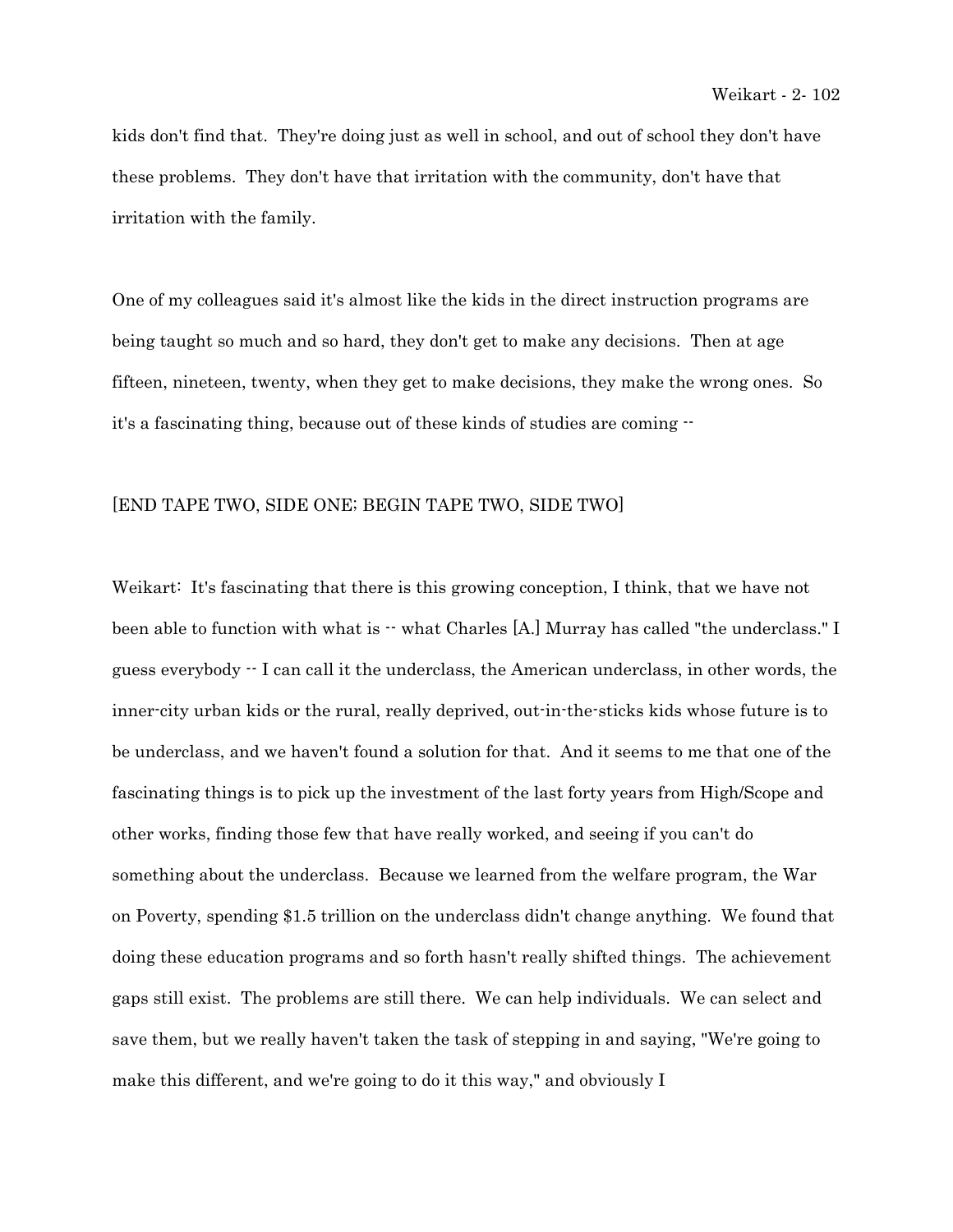think that it's going to be hard to pick and choose which ways to move, but I think we need to do that because we should not continue with what we have.

Q: That's great. Terrific. Do you have something else you would like say?

Weikart: Not within this frame. Why don't you ask me a question, or just [inaudible].

Q: Do you have a scenario for going national?

Weikart: Well, I think that the problem of going national is a very serious one, because there's lots of issues. High/Scope's solution of this, which we've tried out in small projects that only involved 1,500 people and \$10 million, I mean, a small project, was to ask the question that, let's use a validated curriculum methodology which we know works and that has a validated training system so that you can help others use it and has a validated assessment system to know whether children are making progress and whether the program is actually in place. Now, unless you can answer yes on all those points, there's no point in going national, because if you don't have a validated assessment system, you'll never know whether the programs are in place. You will have done them, but you won't know it. If you don't have a training system, then how are you going to do it?

So our strategy is to work through a transfer of this capacity from our own experienced staff and those that we've trained to leaders in local communities who run child care, day care, Head Start, church-related, public-school-related programs, and to give a seven-week training program over a year's span to those trainers in those local communities. And we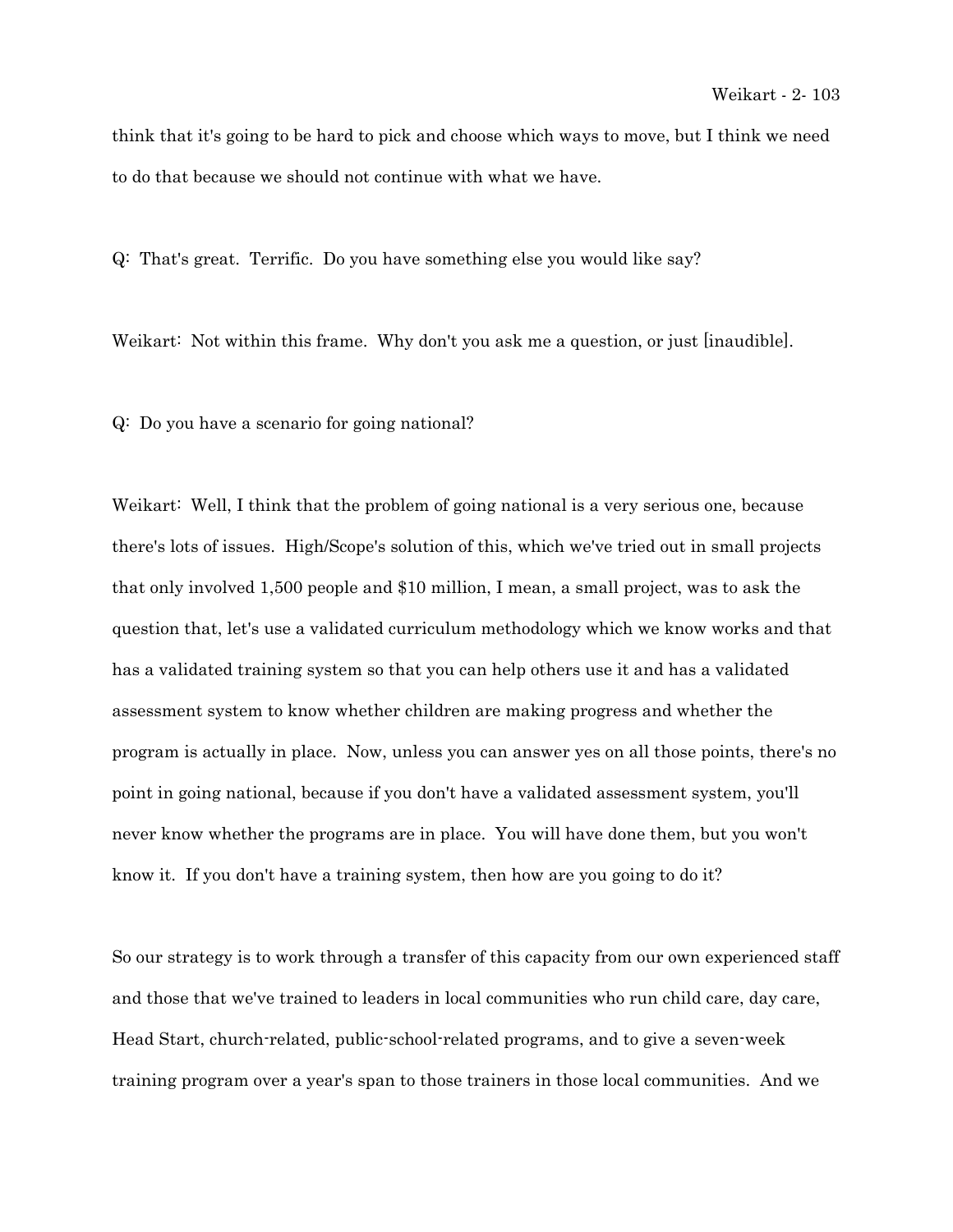go into a community, work with twenty to twenty-five people from all sectors at the same time. We don't ask just Head Start to come and then just day care or just public school. And the reason we do that is that these people, these twenty or twenty-five in a community, become the resource across the whole community for training, because their task is to train local teachers, and they need to support each other and to work cooperatively, and there's no reason to do it just in public schools or just in Head Starts. It needs to be cooperative across the group so they can share training. And also we find it enormously effective for people trained, say, who are Head Start trainers, to spend some time training in a day care setting. They learn so much, and vice versa. So we often find many communities where the trainers just trade days; they don't trade money, they just trade days so they can gain these experiences.

Our goal is to train 4,000 of these trainers nationally. That would cover most of the eighty major metropolitan districts and any other major population center would be covered by that. We'd have to think carefully about rural distant areas, but that would cover the main.

We've often been asked about, "Could you do it with distance education?" And the interesting thing is, we don't think so, because when you're passing information or training to a  $\cdot$  like mathematics or something like this, that's information, you're learning. Training to training and learning new methods is a personal transformation, a personal development, and we don't do that well in isolation. We need others to talk with, to share with, to go through the process with, because it's very much of a personal shift and change.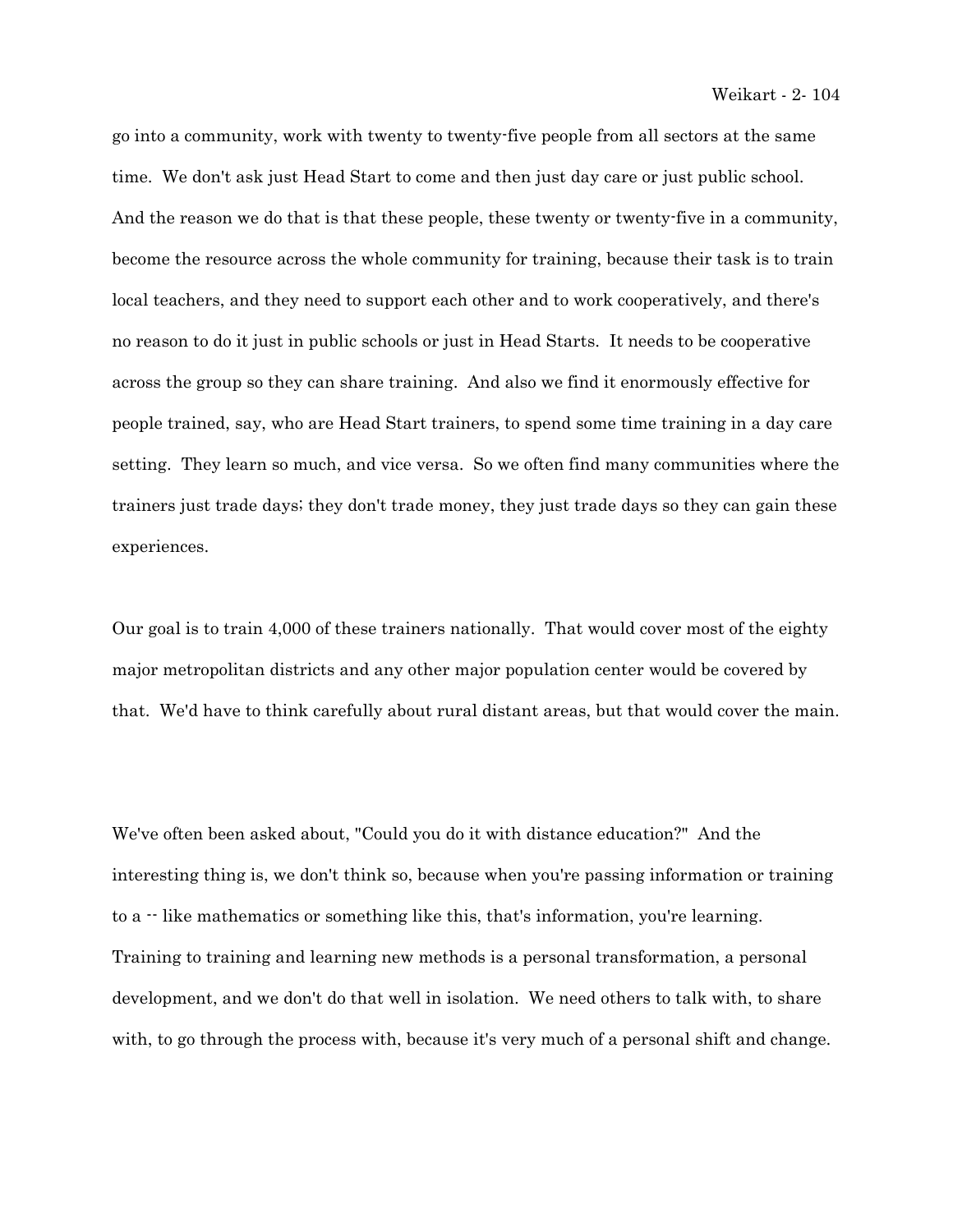So our experience to date is it has to be personal. Those 4,000 trainers, then, would be responsible for training approximately 100,000 teachers, because each of them works with about twenty teachers a year and can work this out. Those 100,000 teachers, of course, work with a million children, because these have a ratio of about one to ten or maybe even more, a million and a half, one to fifteen in some cases. So it's interesting to look at it not as a cascade, each one train one, but High/Scope and its staff trainers and people around the country who are working with this train local individuals who become expert in the High/Scope methodology. They, in turn, train teachers and develop that responsibility and maintain the network. Through that capacity, then, the assessment is done, the support is done, and the long-term development is done.

We did a study after this large-scale project we did as a trial, and we went back four years after we had done the training, and we found that ninety-eight percent of the people we had trained as trainers were still training. So an argument often made in early education is, staff turnover is so great, why bother? It's just a wasted investment. But at this level of training people who are in charge and responsible, it's not a waste. They're there. They're still training.

So our goal is to train trainers in local communities to develop the skills and capacities that are just as good as ours and can work locally. Since there's no cost to the system, it's just a matter of training. Once that's accomplished, then the money's already in place to cover all the costs, so it's not an issue.